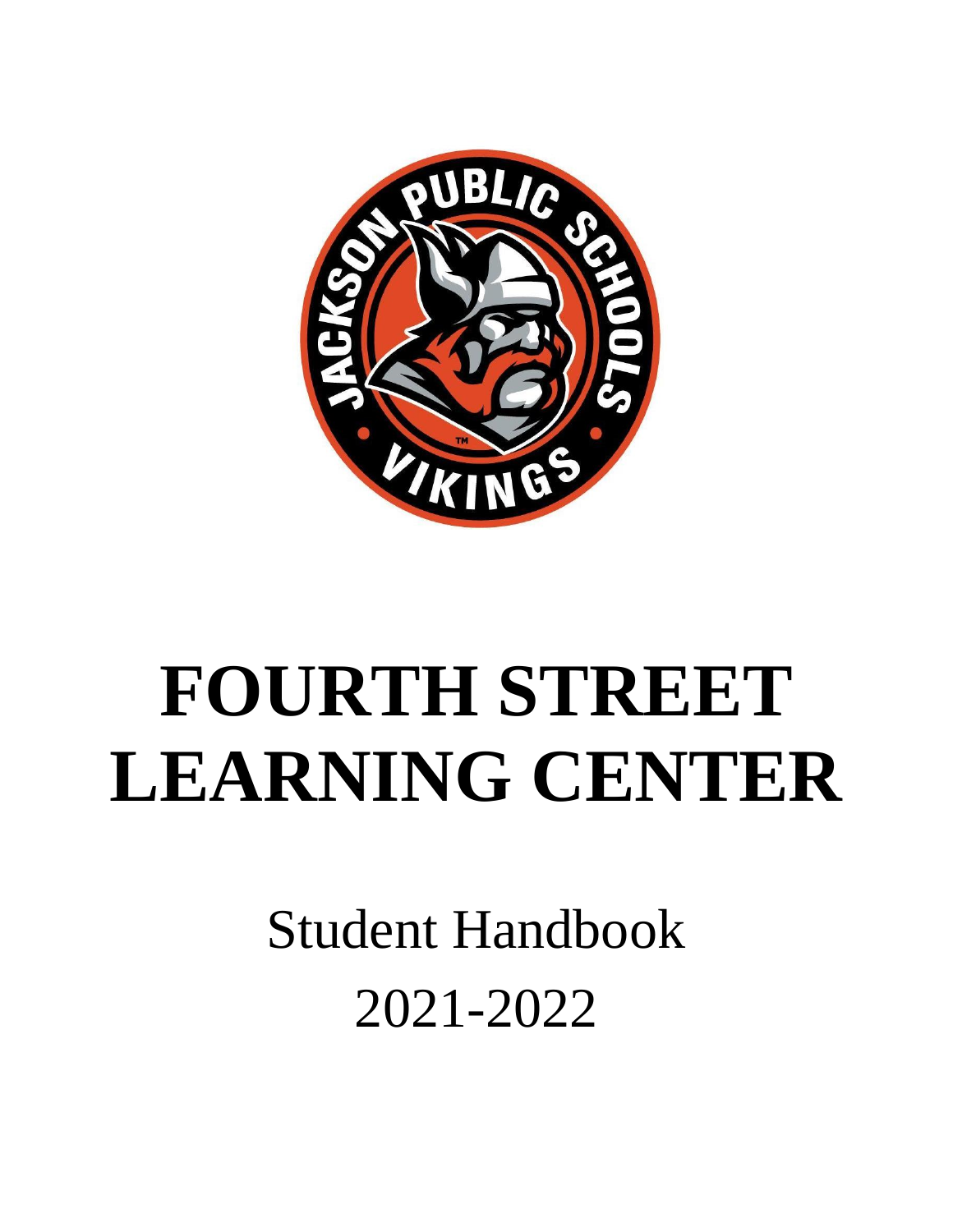## FSLC 2400 Fourth Street Jackson, MI 49203 517-841-2300 517-768-5968 Fax

|                                                                                    | Judy Sheets, Secretary 841-2302                                                                     |                            |  |
|------------------------------------------------------------------------------------|-----------------------------------------------------------------------------------------------------|----------------------------|--|
|                                                                                    |                                                                                                     |                            |  |
|                                                                                    |                                                                                                     |                            |  |
|                                                                                    | Cheryl Strzyzewski, Secretary 841-2286                                                              |                            |  |
|                                                                                    |                                                                                                     |                            |  |
|                                                                                    | Kellie Ludwig, Secretary 841-2304                                                                   |                            |  |
|                                                                                    |                                                                                                     |                            |  |
|                                                                                    | Switchboard/Attendance - Andrea Parker 841-2292                                                     |                            |  |
|                                                                                    | <b>Jackson Public Schools Administration</b>                                                        |                            |  |
|                                                                                    | 522 Wildwood Ave., Jackson, MI 49201, 841-2200                                                      |                            |  |
| <b>Superintendent of Schools</b>                                                   | 522 Wildwood Avenue, 01                                                                             | PH 841-2201 / FAX 789-8056 |  |
|                                                                                    | Jeff Beal jeff.beal@jpsk12.org                                                                      |                            |  |
|                                                                                    | Executive Assistant: Michele Oxley, 841-2202                                                        |                            |  |
| <b>Assistant Superintendent</b>                                                    | 522 Wildwood Avenue, 01                                                                             | PH 841-2800 / FAX 768-6030 |  |
| <b>Finance and Operations</b>                                                      | Marcus Leon marcus.leon@jpsk12.org                                                                  |                            |  |
|                                                                                    | Finance Secretary: Laurie Nearpass, 841-2152                                                        |                            |  |
| <b>Assistant Superintendent</b>                                                    | 522 Wildwood Avenue, 01                                                                             | PH 841-2157 / FAX 990-0556 |  |
| <b>Elementary Curriculum/Federal Programs</b>                                      | Julie Baker Julie.baker@jpsk12.org                                                                  |                            |  |
|                                                                                    | Curriculum Secretary: Donna Mizerik, 841-2147                                                       |                            |  |
| <b>Assistant Superintendent,</b>                                                   | 522 Wildwood Avenue, 01                                                                             | PH 841-2208 / FAX 990-0556 |  |
| <b>Secondary Curriculum</b>                                                        | Dr. William Patterson william.patterson@jpsk12.org<br>Curriculum Secretary: Donna Mizerik, 841-2147 |                            |  |
|                                                                                    |                                                                                                     |                            |  |
| <b>Assistant Superintendent</b><br><b>Communications &amp; Community Relations</b> | 522 Wildwood Avenue, O1 PH 841-2148 / FAX 99-0566<br>Kriss Giannetti kriss.giannetti@jpsk12.org     |                            |  |
| <b>Human Resources</b>                                                             | 522 Wildwood Avenue, 01                                                                             | PH 841-2153 / FAX 768-5193 |  |
|                                                                                    | HR Associates: Jessica Carter, 841-2155 / Jennifer Way, 841-2154                                    |                            |  |
|                                                                                    | <b>Board of Education</b>                                                                           |                            |  |
|                                                                                    | Angela Mitchell, President                                                                          |                            |  |
|                                                                                    | Libby Brown, Vice President                                                                         |                            |  |
|                                                                                    | Pamela Fitzgerald, Secretary                                                                        |                            |  |
|                                                                                    | Cheryl Simonetti, Treasurer                                                                         |                            |  |
|                                                                                    | Kesha Hamilton, Trustee                                                                             |                            |  |

Please visit us on the web at: [www.jpsk12.org](http://www.jpsk12.org/)

 Shalanda Hunt, Trustee Erin White, Trustee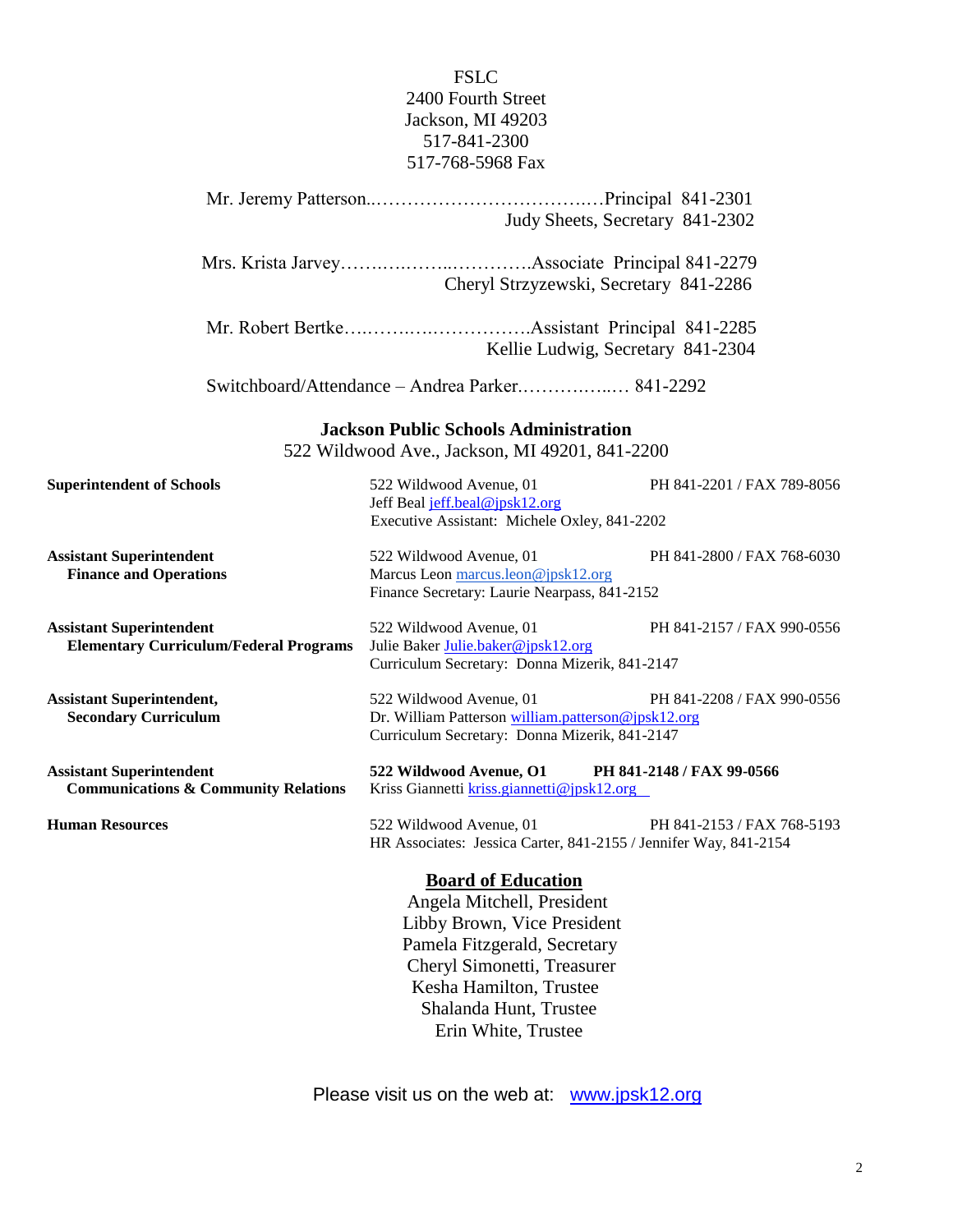## **Jackson Public Schools 2021/22 Principals and Secretaries**

| Principal: Martin DuBois martin.dubois@jpsk12.org<br>FAX 768-5902<br>Secretary: Denise Patronik, 841-3902<br>Terri Downs, 841-3904<br>Principal: Martha Kuhn Martha.kuhn@jpsk12.org<br>FAX 768-5903<br>Secretary: Kristina Kulka, 841-3972<br>Principal: Mary Jo Raczkowski-Shannon maryjo.raczkowski-shannon@jpsk12.org FAX 768-5900<br>Secretary: Ericca Scott, 841-2612<br>Rachelle White, 841-2614<br>Principal: Jill Weatherwax jill.weatherwax@jpsk12.org<br>FAX 435-7508<br>Secretary: Samantha Steelman, 841-2602<br>Principal: Robert Campbell robert.campbell@jpsk12.org FAX 990-0370<br>Secretary: Alexandria Boyer, 841-3897<br>Principal: Phil VanAllen phillip.vanallen@jpsk12.org<br>FAX 768-5911<br>Assistant Principal: Sandra Martin sandra.martin@jpsk12.org<br>Secretary: Jennifer Campbell, 841-2502<br>Jennifer Woods, 517-841-2504<br>FAX 784-1325<br>Principal: Jasper Lusby jasper.lusby@jpsk12.org<br>Secretary: Dawn Rigelman, 841-2862<br>Principal for Instruction: Jeremy Patterson jeremy.patterson@jpsk12.org FAX 768-5968<br>6th Grade Associate Principal, Krista Jarvey, krista.jarvey@jpsk12.org<br>8th Grade Assistant Principal, Bobby Bertke, robert.bertke@jpsk12.org<br>Secretary: Judy Sheets, 841-2302<br>Principal: Jeremy Patterson Jeremy.patterson@jpsk12.org<br>FAX 768-5968<br>Principal for Instruction: Monica Pierce, monica.pierce@jpsk12.org FAX 768-5910<br>9th Grade Assistant Principal, Alicia Curtis, alicia.curtis@jpsk12.org<br>10th Grade Assistant Principal, Anthony Coffie, anthony.coffie@jpsk12.org<br>11th Grade Assistant Principal, Willie Lewis, willie.lewis@jpsk12.org<br>Secretary: Kim Edwards, 841-3702<br>Principal: Willie Lewis willie.lewis@jpsk12.org<br>FAX 768-5910<br>Director of Operations: Fred Parker fred.parker@jpsk12.org<br>FAX 990-0002 |  |  |
|--------------------------------------------------------------------------------------------------------------------------------------------------------------------------------------------------------------------------------------------------------------------------------------------------------------------------------------------------------------------------------------------------------------------------------------------------------------------------------------------------------------------------------------------------------------------------------------------------------------------------------------------------------------------------------------------------------------------------------------------------------------------------------------------------------------------------------------------------------------------------------------------------------------------------------------------------------------------------------------------------------------------------------------------------------------------------------------------------------------------------------------------------------------------------------------------------------------------------------------------------------------------------------------------------------------------------------------------------------------------------------------------------------------------------------------------------------------------------------------------------------------------------------------------------------------------------------------------------------------------------------------------------------------------------------------------------------------------------------------------------------------------------------------------------------------------------------------|--|--|
|                                                                                                                                                                                                                                                                                                                                                                                                                                                                                                                                                                                                                                                                                                                                                                                                                                                                                                                                                                                                                                                                                                                                                                                                                                                                                                                                                                                                                                                                                                                                                                                                                                                                                                                                                                                                                                      |  |  |
|                                                                                                                                                                                                                                                                                                                                                                                                                                                                                                                                                                                                                                                                                                                                                                                                                                                                                                                                                                                                                                                                                                                                                                                                                                                                                                                                                                                                                                                                                                                                                                                                                                                                                                                                                                                                                                      |  |  |
|                                                                                                                                                                                                                                                                                                                                                                                                                                                                                                                                                                                                                                                                                                                                                                                                                                                                                                                                                                                                                                                                                                                                                                                                                                                                                                                                                                                                                                                                                                                                                                                                                                                                                                                                                                                                                                      |  |  |
|                                                                                                                                                                                                                                                                                                                                                                                                                                                                                                                                                                                                                                                                                                                                                                                                                                                                                                                                                                                                                                                                                                                                                                                                                                                                                                                                                                                                                                                                                                                                                                                                                                                                                                                                                                                                                                      |  |  |
|                                                                                                                                                                                                                                                                                                                                                                                                                                                                                                                                                                                                                                                                                                                                                                                                                                                                                                                                                                                                                                                                                                                                                                                                                                                                                                                                                                                                                                                                                                                                                                                                                                                                                                                                                                                                                                      |  |  |
|                                                                                                                                                                                                                                                                                                                                                                                                                                                                                                                                                                                                                                                                                                                                                                                                                                                                                                                                                                                                                                                                                                                                                                                                                                                                                                                                                                                                                                                                                                                                                                                                                                                                                                                                                                                                                                      |  |  |
|                                                                                                                                                                                                                                                                                                                                                                                                                                                                                                                                                                                                                                                                                                                                                                                                                                                                                                                                                                                                                                                                                                                                                                                                                                                                                                                                                                                                                                                                                                                                                                                                                                                                                                                                                                                                                                      |  |  |
|                                                                                                                                                                                                                                                                                                                                                                                                                                                                                                                                                                                                                                                                                                                                                                                                                                                                                                                                                                                                                                                                                                                                                                                                                                                                                                                                                                                                                                                                                                                                                                                                                                                                                                                                                                                                                                      |  |  |
|                                                                                                                                                                                                                                                                                                                                                                                                                                                                                                                                                                                                                                                                                                                                                                                                                                                                                                                                                                                                                                                                                                                                                                                                                                                                                                                                                                                                                                                                                                                                                                                                                                                                                                                                                                                                                                      |  |  |
|                                                                                                                                                                                                                                                                                                                                                                                                                                                                                                                                                                                                                                                                                                                                                                                                                                                                                                                                                                                                                                                                                                                                                                                                                                                                                                                                                                                                                                                                                                                                                                                                                                                                                                                                                                                                                                      |  |  |
|                                                                                                                                                                                                                                                                                                                                                                                                                                                                                                                                                                                                                                                                                                                                                                                                                                                                                                                                                                                                                                                                                                                                                                                                                                                                                                                                                                                                                                                                                                                                                                                                                                                                                                                                                                                                                                      |  |  |
|                                                                                                                                                                                                                                                                                                                                                                                                                                                                                                                                                                                                                                                                                                                                                                                                                                                                                                                                                                                                                                                                                                                                                                                                                                                                                                                                                                                                                                                                                                                                                                                                                                                                                                                                                                                                                                      |  |  |
|                                                                                                                                                                                                                                                                                                                                                                                                                                                                                                                                                                                                                                                                                                                                                                                                                                                                                                                                                                                                                                                                                                                                                                                                                                                                                                                                                                                                                                                                                                                                                                                                                                                                                                                                                                                                                                      |  |  |
|                                                                                                                                                                                                                                                                                                                                                                                                                                                                                                                                                                                                                                                                                                                                                                                                                                                                                                                                                                                                                                                                                                                                                                                                                                                                                                                                                                                                                                                                                                                                                                                                                                                                                                                                                                                                                                      |  |  |
|                                                                                                                                                                                                                                                                                                                                                                                                                                                                                                                                                                                                                                                                                                                                                                                                                                                                                                                                                                                                                                                                                                                                                                                                                                                                                                                                                                                                                                                                                                                                                                                                                                                                                                                                                                                                                                      |  |  |
|                                                                                                                                                                                                                                                                                                                                                                                                                                                                                                                                                                                                                                                                                                                                                                                                                                                                                                                                                                                                                                                                                                                                                                                                                                                                                                                                                                                                                                                                                                                                                                                                                                                                                                                                                                                                                                      |  |  |
|                                                                                                                                                                                                                                                                                                                                                                                                                                                                                                                                                                                                                                                                                                                                                                                                                                                                                                                                                                                                                                                                                                                                                                                                                                                                                                                                                                                                                                                                                                                                                                                                                                                                                                                                                                                                                                      |  |  |
|                                                                                                                                                                                                                                                                                                                                                                                                                                                                                                                                                                                                                                                                                                                                                                                                                                                                                                                                                                                                                                                                                                                                                                                                                                                                                                                                                                                                                                                                                                                                                                                                                                                                                                                                                                                                                                      |  |  |
|                                                                                                                                                                                                                                                                                                                                                                                                                                                                                                                                                                                                                                                                                                                                                                                                                                                                                                                                                                                                                                                                                                                                                                                                                                                                                                                                                                                                                                                                                                                                                                                                                                                                                                                                                                                                                                      |  |  |
|                                                                                                                                                                                                                                                                                                                                                                                                                                                                                                                                                                                                                                                                                                                                                                                                                                                                                                                                                                                                                                                                                                                                                                                                                                                                                                                                                                                                                                                                                                                                                                                                                                                                                                                                                                                                                                      |  |  |
|                                                                                                                                                                                                                                                                                                                                                                                                                                                                                                                                                                                                                                                                                                                                                                                                                                                                                                                                                                                                                                                                                                                                                                                                                                                                                                                                                                                                                                                                                                                                                                                                                                                                                                                                                                                                                                      |  |  |
|                                                                                                                                                                                                                                                                                                                                                                                                                                                                                                                                                                                                                                                                                                                                                                                                                                                                                                                                                                                                                                                                                                                                                                                                                                                                                                                                                                                                                                                                                                                                                                                                                                                                                                                                                                                                                                      |  |  |
|                                                                                                                                                                                                                                                                                                                                                                                                                                                                                                                                                                                                                                                                                                                                                                                                                                                                                                                                                                                                                                                                                                                                                                                                                                                                                                                                                                                                                                                                                                                                                                                                                                                                                                                                                                                                                                      |  |  |
|                                                                                                                                                                                                                                                                                                                                                                                                                                                                                                                                                                                                                                                                                                                                                                                                                                                                                                                                                                                                                                                                                                                                                                                                                                                                                                                                                                                                                                                                                                                                                                                                                                                                                                                                                                                                                                      |  |  |
|                                                                                                                                                                                                                                                                                                                                                                                                                                                                                                                                                                                                                                                                                                                                                                                                                                                                                                                                                                                                                                                                                                                                                                                                                                                                                                                                                                                                                                                                                                                                                                                                                                                                                                                                                                                                                                      |  |  |
|                                                                                                                                                                                                                                                                                                                                                                                                                                                                                                                                                                                                                                                                                                                                                                                                                                                                                                                                                                                                                                                                                                                                                                                                                                                                                                                                                                                                                                                                                                                                                                                                                                                                                                                                                                                                                                      |  |  |
|                                                                                                                                                                                                                                                                                                                                                                                                                                                                                                                                                                                                                                                                                                                                                                                                                                                                                                                                                                                                                                                                                                                                                                                                                                                                                                                                                                                                                                                                                                                                                                                                                                                                                                                                                                                                                                      |  |  |
|                                                                                                                                                                                                                                                                                                                                                                                                                                                                                                                                                                                                                                                                                                                                                                                                                                                                                                                                                                                                                                                                                                                                                                                                                                                                                                                                                                                                                                                                                                                                                                                                                                                                                                                                                                                                                                      |  |  |
|                                                                                                                                                                                                                                                                                                                                                                                                                                                                                                                                                                                                                                                                                                                                                                                                                                                                                                                                                                                                                                                                                                                                                                                                                                                                                                                                                                                                                                                                                                                                                                                                                                                                                                                                                                                                                                      |  |  |
|                                                                                                                                                                                                                                                                                                                                                                                                                                                                                                                                                                                                                                                                                                                                                                                                                                                                                                                                                                                                                                                                                                                                                                                                                                                                                                                                                                                                                                                                                                                                                                                                                                                                                                                                                                                                                                      |  |  |
|                                                                                                                                                                                                                                                                                                                                                                                                                                                                                                                                                                                                                                                                                                                                                                                                                                                                                                                                                                                                                                                                                                                                                                                                                                                                                                                                                                                                                                                                                                                                                                                                                                                                                                                                                                                                                                      |  |  |
|                                                                                                                                                                                                                                                                                                                                                                                                                                                                                                                                                                                                                                                                                                                                                                                                                                                                                                                                                                                                                                                                                                                                                                                                                                                                                                                                                                                                                                                                                                                                                                                                                                                                                                                                                                                                                                      |  |  |
|                                                                                                                                                                                                                                                                                                                                                                                                                                                                                                                                                                                                                                                                                                                                                                                                                                                                                                                                                                                                                                                                                                                                                                                                                                                                                                                                                                                                                                                                                                                                                                                                                                                                                                                                                                                                                                      |  |  |
|                                                                                                                                                                                                                                                                                                                                                                                                                                                                                                                                                                                                                                                                                                                                                                                                                                                                                                                                                                                                                                                                                                                                                                                                                                                                                                                                                                                                                                                                                                                                                                                                                                                                                                                                                                                                                                      |  |  |
|                                                                                                                                                                                                                                                                                                                                                                                                                                                                                                                                                                                                                                                                                                                                                                                                                                                                                                                                                                                                                                                                                                                                                                                                                                                                                                                                                                                                                                                                                                                                                                                                                                                                                                                                                                                                                                      |  |  |
|                                                                                                                                                                                                                                                                                                                                                                                                                                                                                                                                                                                                                                                                                                                                                                                                                                                                                                                                                                                                                                                                                                                                                                                                                                                                                                                                                                                                                                                                                                                                                                                                                                                                                                                                                                                                                                      |  |  |
|                                                                                                                                                                                                                                                                                                                                                                                                                                                                                                                                                                                                                                                                                                                                                                                                                                                                                                                                                                                                                                                                                                                                                                                                                                                                                                                                                                                                                                                                                                                                                                                                                                                                                                                                                                                                                                      |  |  |
|                                                                                                                                                                                                                                                                                                                                                                                                                                                                                                                                                                                                                                                                                                                                                                                                                                                                                                                                                                                                                                                                                                                                                                                                                                                                                                                                                                                                                                                                                                                                                                                                                                                                                                                                                                                                                                      |  |  |
|                                                                                                                                                                                                                                                                                                                                                                                                                                                                                                                                                                                                                                                                                                                                                                                                                                                                                                                                                                                                                                                                                                                                                                                                                                                                                                                                                                                                                                                                                                                                                                                                                                                                                                                                                                                                                                      |  |  |
|                                                                                                                                                                                                                                                                                                                                                                                                                                                                                                                                                                                                                                                                                                                                                                                                                                                                                                                                                                                                                                                                                                                                                                                                                                                                                                                                                                                                                                                                                                                                                                                                                                                                                                                                                                                                                                      |  |  |
|                                                                                                                                                                                                                                                                                                                                                                                                                                                                                                                                                                                                                                                                                                                                                                                                                                                                                                                                                                                                                                                                                                                                                                                                                                                                                                                                                                                                                                                                                                                                                                                                                                                                                                                                                                                                                                      |  |  |
|                                                                                                                                                                                                                                                                                                                                                                                                                                                                                                                                                                                                                                                                                                                                                                                                                                                                                                                                                                                                                                                                                                                                                                                                                                                                                                                                                                                                                                                                                                                                                                                                                                                                                                                                                                                                                                      |  |  |
|                                                                                                                                                                                                                                                                                                                                                                                                                                                                                                                                                                                                                                                                                                                                                                                                                                                                                                                                                                                                                                                                                                                                                                                                                                                                                                                                                                                                                                                                                                                                                                                                                                                                                                                                                                                                                                      |  |  |
|                                                                                                                                                                                                                                                                                                                                                                                                                                                                                                                                                                                                                                                                                                                                                                                                                                                                                                                                                                                                                                                                                                                                                                                                                                                                                                                                                                                                                                                                                                                                                                                                                                                                                                                                                                                                                                      |  |  |
|                                                                                                                                                                                                                                                                                                                                                                                                                                                                                                                                                                                                                                                                                                                                                                                                                                                                                                                                                                                                                                                                                                                                                                                                                                                                                                                                                                                                                                                                                                                                                                                                                                                                                                                                                                                                                                      |  |  |
|                                                                                                                                                                                                                                                                                                                                                                                                                                                                                                                                                                                                                                                                                                                                                                                                                                                                                                                                                                                                                                                                                                                                                                                                                                                                                                                                                                                                                                                                                                                                                                                                                                                                                                                                                                                                                                      |  |  |
|                                                                                                                                                                                                                                                                                                                                                                                                                                                                                                                                                                                                                                                                                                                                                                                                                                                                                                                                                                                                                                                                                                                                                                                                                                                                                                                                                                                                                                                                                                                                                                                                                                                                                                                                                                                                                                      |  |  |
|                                                                                                                                                                                                                                                                                                                                                                                                                                                                                                                                                                                                                                                                                                                                                                                                                                                                                                                                                                                                                                                                                                                                                                                                                                                                                                                                                                                                                                                                                                                                                                                                                                                                                                                                                                                                                                      |  |  |
| Secretary: Amy Barton, 841-2822                                                                                                                                                                                                                                                                                                                                                                                                                                                                                                                                                                                                                                                                                                                                                                                                                                                                                                                                                                                                                                                                                                                                                                                                                                                                                                                                                                                                                                                                                                                                                                                                                                                                                                                                                                                                      |  |  |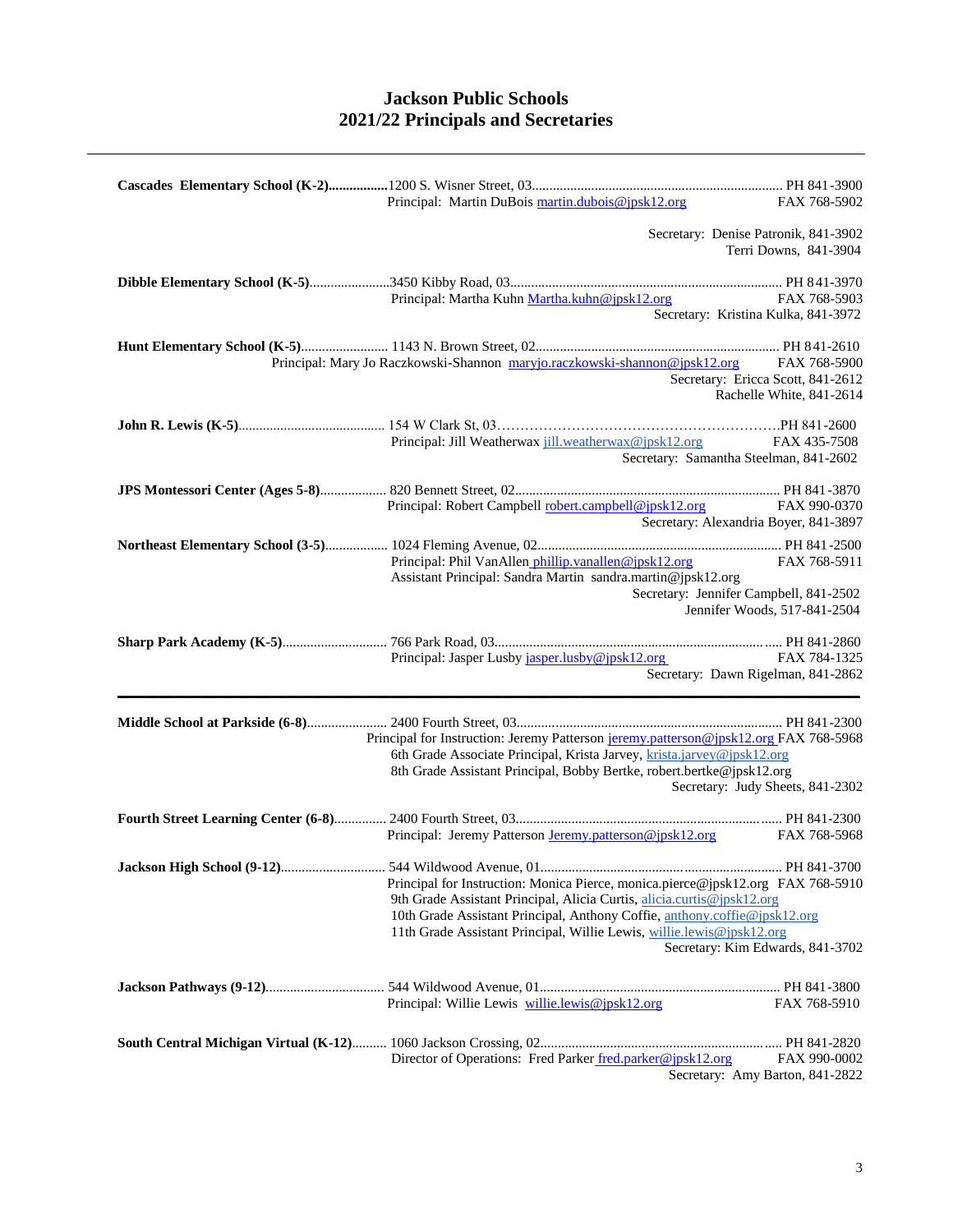Dear Parents and Guardians:

As the Principal for Instruction, it is my pleasure to extend a warm and heartfelt welcome to you as we begin the 2021-2022 school year at the Fourth Street Learning Center. To those students, parents, and guardians that may be new to the district, we sincerely thank you for choosing Jackson Public Schools, Where Community Comes Together! We believe we have much to offer your child socially, academically and extracurricularly. To those returning students and families, we value the established relationships and look to successfully build on your child's well rounded educational experience.

Student achievement is our focus at FSLC. However, educating a child is a huge undertaking and we need your help to do it successfully. We encourage parents and guardians to become active participants in their child's school day. Parents are able to follow their child's progress at FSLC through our online grading system and schedule team meetings, when needed. Research shows that students do better in school when parents are involved.

Attendance matters! We ask that you respect the school day as an opportunity for learning and try to make doctor, dentist and other appointments for your child outside the hours of the school day. We also ask that you make sure you communicate transportation pick up with your child before they arrive at school. We do not contact classrooms during instruction for non-emergent issues.

We hope that you will be an active partner with us, through your active participation in your child's day to day education. We welcome your involvement and appreciate the opportunity to serve your child here at FSLC!

Sincerely,

Jeremy Patterson Principal for Instruction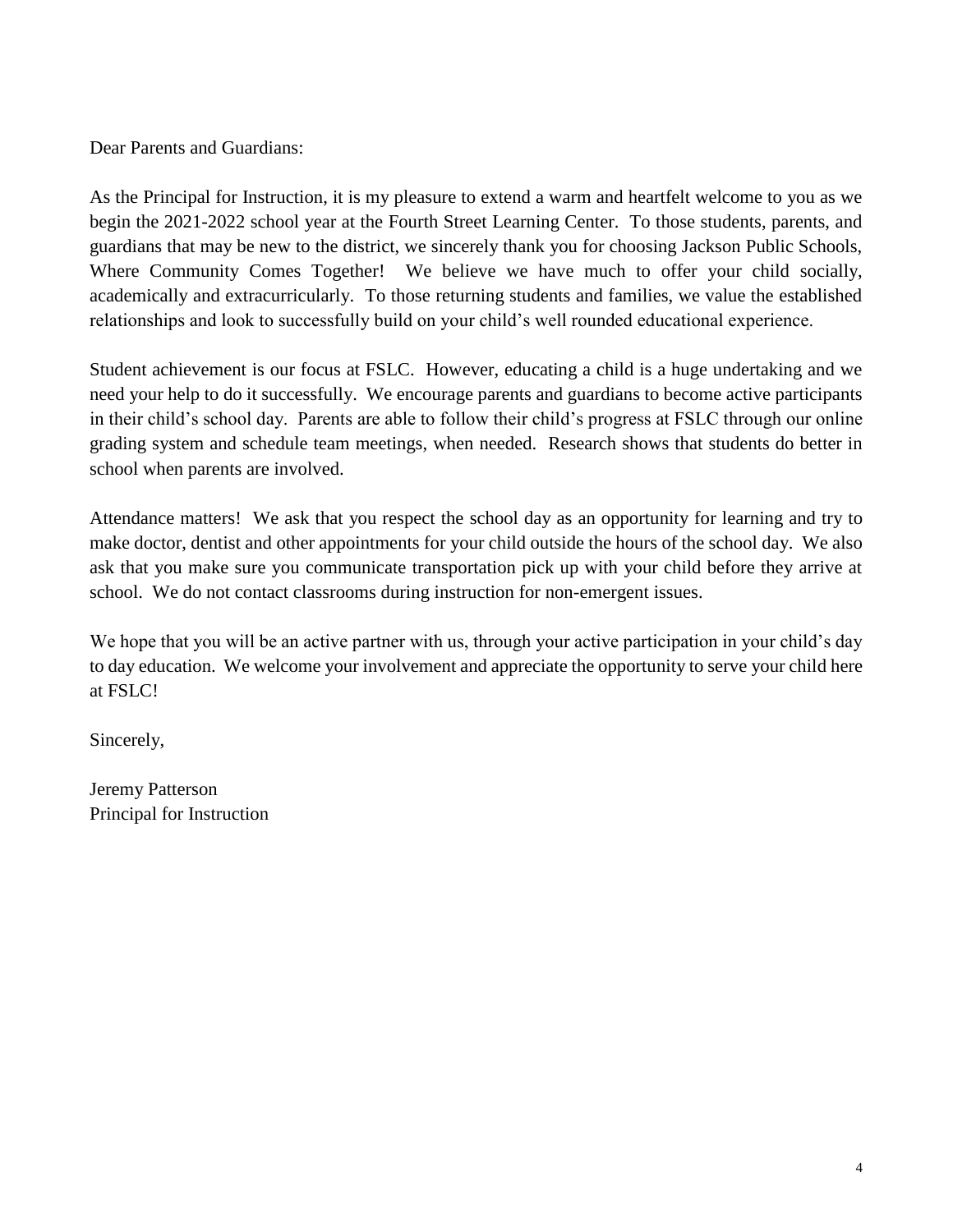

# **FOURTH STREET LEARNING CENTER 2021-22 Calendar**

| August    | 23<br>24<br>25<br>31                 | Professional Development (am-district & pm-building)<br>Professional Development (am-building/pm-teacher work day)<br>FIRST DAY OF SCHOOL - Half Day Students/Full Day Staff<br>Open House 6:00-8:00pm-Walk Thru (6th-6:00, 7th-6:30,8th-7:00 in Auditorium)               |
|-----------|--------------------------------------|----------------------------------------------------------------------------------------------------------------------------------------------------------------------------------------------------------------------------------------------------------------------------|
| September | 3<br>6<br>14                         | No School - Students/Teachers<br>Labor Day, No Students/Staff<br>Fall Picture Day                                                                                                                                                                                          |
| October   | 6<br>8<br>13<br>14<br>15<br>18<br>27 | <b>Student Count Day</b><br>End of 1 <sup>st</sup> Marking Period<br>Y5-8 Conferences, Half Day Students<br>Y5-8 Conferences, Half Day Students<br>Y5-12 Half Day Students/Staff<br>Full Day Professional Development (district), No Students<br>Fall Picture "Retake" Day |
| November  | 19<br>24-26                          | End of 1 <sup>*</sup> Trimester / K-12 Records Day, Half Day Students<br>Thanksgiving Recess, No Students/Staff                                                                                                                                                            |
| December  | 20-31                                | Holiday Break, No Students/Staff                                                                                                                                                                                                                                           |
| January   | 3<br>14<br>17<br>20<br>21            | <b>School Resumes</b><br>Half Day Students (am) / Half Day Professional Development (pm)(Building)<br>Martin Luther King, Jr. Day Observed, No Students/Staff<br>6-12 Conferences, Evening Only<br>End of 3 <sup><i>d</i></sup> Marking Period                             |
| February  | 9<br>18<br>21                        | <b>Student Count Day</b><br>Full Day Professional Development (Building), No Students<br>President's Day - No Students/Staff                                                                                                                                               |
| March     | 4<br>11<br>14<br>15<br>25-Apr 1      | End of 2 <sup>nd</sup> Trimester / K-12 Records Day, Half Day Students<br>Half Day Students/Staff<br>Full Day Professional Development (District), No Students<br>Spring Picture Day<br>Spring Break, No Students/Staff                                                    |
| April     | 4<br>15<br>22                        | <b>School Resumes</b><br>Good Friday, No Students/Teachers<br>End of 5 <sup>th</sup> Marking Period                                                                                                                                                                        |
| May       | 30                                   | Memorial Day, No Students/Staff                                                                                                                                                                                                                                            |
| June      | 10                                   | Last Half Day Students/Full Day Staff (pm) Records Day                                                                                                                                                                                                                     |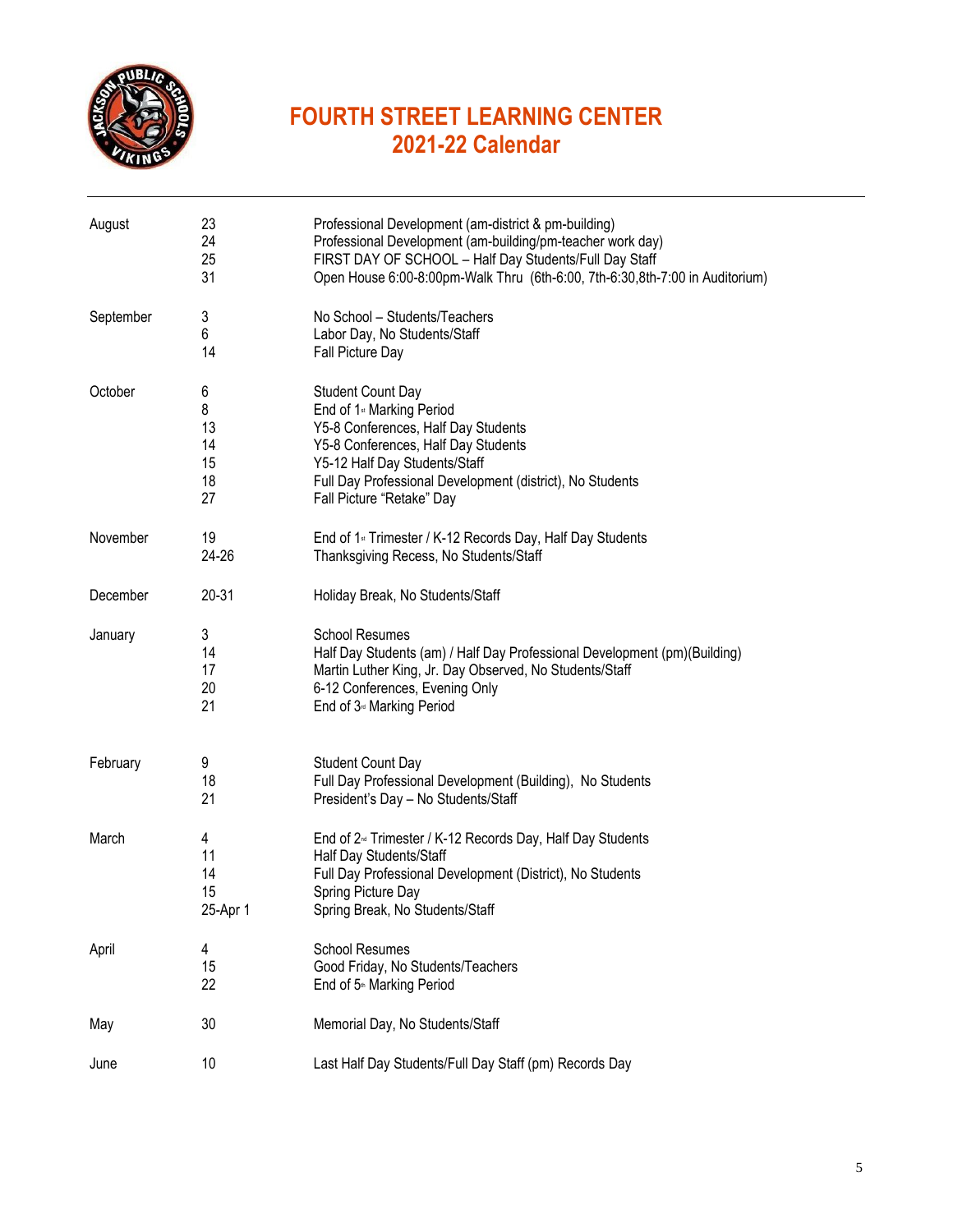# **FOURTH STREET LEARNING CENTER 2021/2022**

# **STAFF**

| Jeremy Patterson        | Principal                               |
|-------------------------|-----------------------------------------|
| <b>Tim Allen</b>        | Counselor/Social Worker                 |
| <b>Tracy Higgins</b>    | <b>Behavior Intervention Specialist</b> |
| Aisha Henderson         | Social Worker                           |
| <b>Alison Smith</b>     | <b>Teacher Consultant</b>               |
| Doug Maher              | Teacher                                 |
| Jennifer Koppin         | Teacher                                 |
| Olivia Speicher         | Teacher                                 |
| <b>Nathan Harbottle</b> | Teacher                                 |
| Kistin Walraven         | Resource Teacher                        |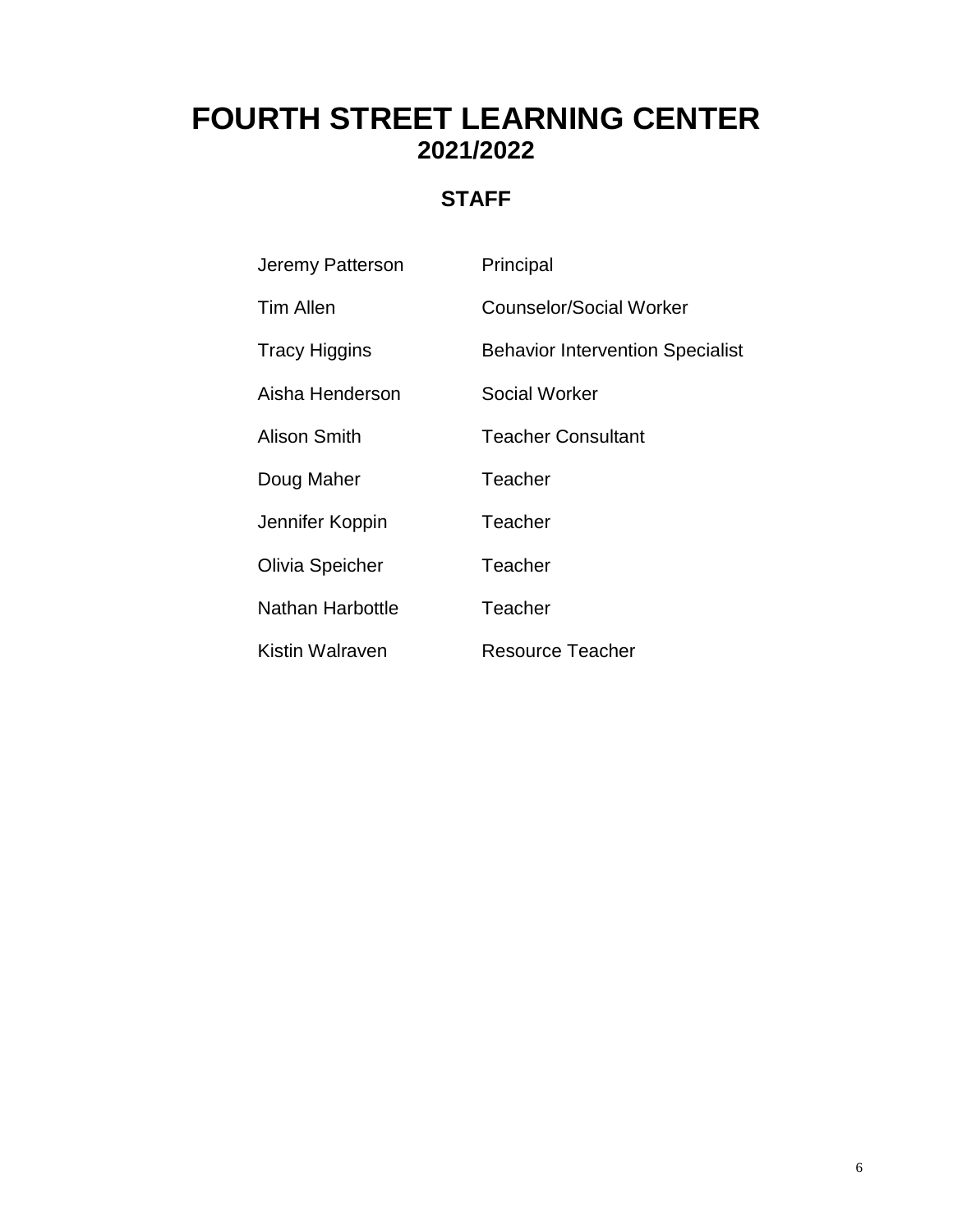

# **4th Street Learning Center School Hours**

Full Day 7:50 - 1:57 pm Half Day 7:50 - 10:35 am

# **First Lunch Schedule**

| 1st Hour |                |                 | $7:50 - 8:48$ |
|----------|----------------|-----------------|---------------|
| 2nd Hour |                |                 | $8:48 - 9:46$ |
| 3rd Hour | $9:46 -$       |                 | 10:44         |
| Lunch A  | 10:44 - 11:09  |                 |               |
| 4th Hour | 11:09 -        |                 | 12:07         |
| 5th Hour | $12:07 - 1:10$ |                 |               |
| 6th Hour | $1:10^{-}$     | $\sim 10^{-10}$ | 1:57          |

# **Second Lunch Schedule**

| 1st Hour |                | $7:50 - 8:48$ |
|----------|----------------|---------------|
| 2nd Hour | $8:48 -$       | 9:46          |
| 3rd Hour | $9:46 -$       | 10:44         |
| 4th Hour |                | 10:44 - 11:42 |
| Lunch B  | 11:42 - 12:07  |               |
| 5th Hour | $12:07 - 1:10$ |               |
| 6th Hour | $1:10 -$       | 1:57          |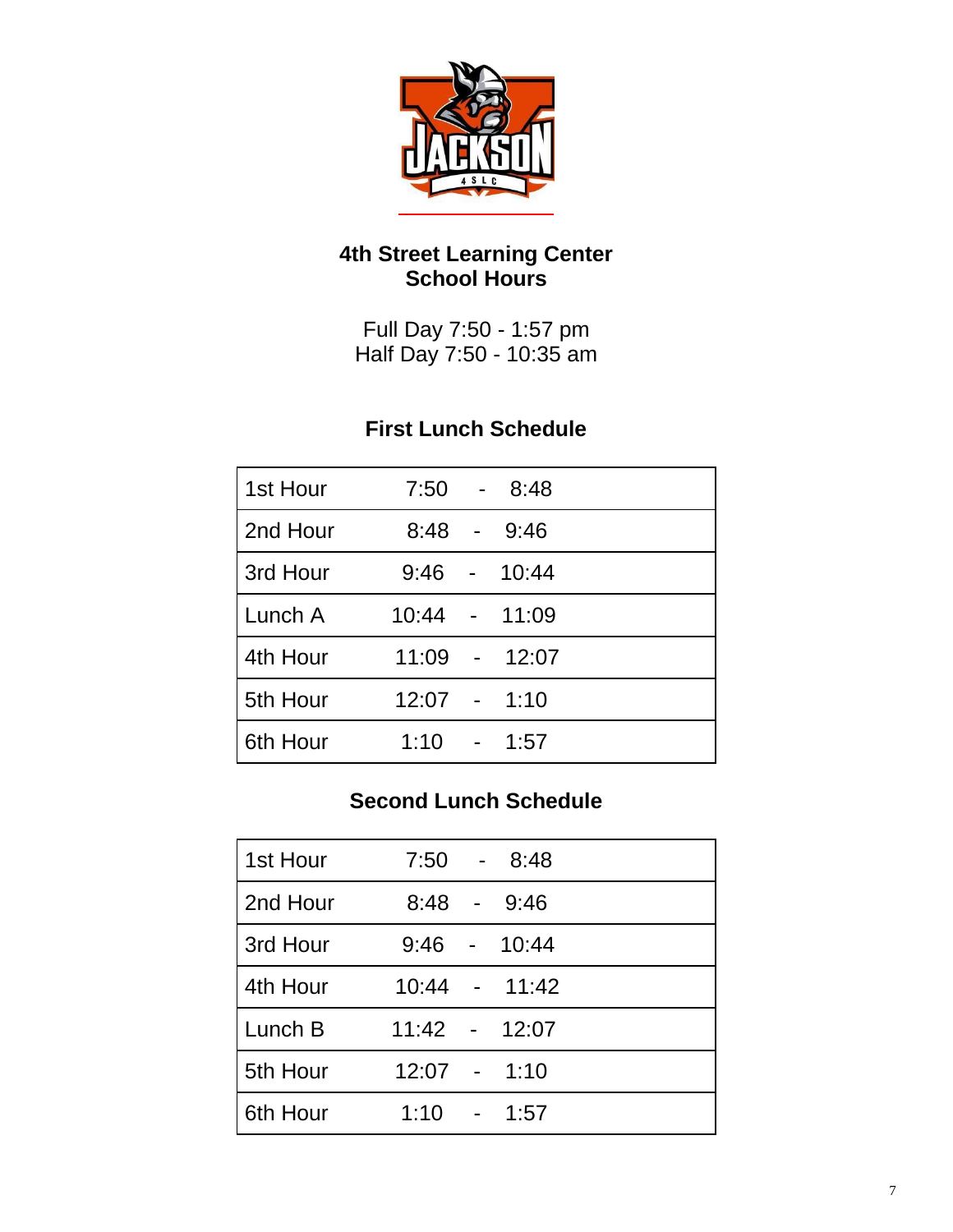# **ACADEMICS**

# **STUDENT SUCCESS STRATEGIES**

The goal of the middle school is that all students will perform successfully in all classes. Students who fail to meet curriculum objectives are subject to the following interventions and strategies: Parent meeting (plan developed) Parent phone call Tutoring outside of school, before, after and lunch Mentoring ASSIST Counselor referral Refer to Administrator Refer to T.C. for testing Weekly Progress Reports Section 504 meeting Student/Teacher contract Parent/Student/Teacher contract Summer School Change schedule Proximity (place close to teacher) Alternative Education referral Court referral or meeting In-House placement County Attendance Officer Other Teams of teachers in conjunction with students, parents, and administrators will determine a course of action for each student's unique needs.

**HONOR ROLL** The Honor Roll at Middle School at Parkside is figured on a 4.0 scale. To obtain a student's G.P.A. (grade point average), you must divide the number of points earned by the number of classes taken. Students will be recognized each trimester by earning 3.0 or higher.

**GRADE COMPLETION** Successful completion of 6th, 7th, and 8th grade requires that a student pass (with a grade of D or above). A student who does not meet the criteria will be considered for the following: Student Success Strategies (see previous page) Parent conference with team Administrative conference Academic or attendance probation Alternative Education Retention.

**GRADE APPEAL** Students must initiate the grade appeal by completing the top portion of the grade appeal form and submitting it to the Teacher responsible for the grade in question. If the teacher agrees that the grade be changed, he/she will complete the 1st Level of the Appeal form and include the new grade and return it to the grade office. A grade change will be made and a revised report card will be sent home reflecting the change. If the teacher feels that the grade should remain, he/she will complete the 1st level of the appeal indicting that the grade should remain as is and return the form to the grade office. The form will then be logged and forwarded to the appropriated Grade Principal and a copy will be sent home. If the student is not satisfied with the response he/she received, the student must meet with the Grade Principal for the 2nd Level of Appeal. At this point the grade principal and teacher will determine if a grade needs to be changed. The grade principal and teacher will then sign the form and note if the grade should remain as is or if the grade is to be changed and return it to the grade office. If a change is made a revised report card will be mailed home, or if the grade is to remain a copy will be forwarded to the Principal for Instruction and a copy will be mailed home. If the student is not satisfied with this response, a meeting should be sent up with the Principal for Instruction for the 3rd Level of Appeal. At this point the Principal for Instruction and the Teacher will meet. Once a decision is made, both the Principal for Instruction and the Teacher should sign the form and return it to the grade office. Again, if a change is to be made a revised report card will be sent home, and if the grade is to remain, a copy of the appeal form will be mailed home.

**REPORT CARDS AND PROGRESS REPORTS** In order to keep parents informed and up-to-date on their child's progress, a report card is issued at the end of each marking period. In addition to report cards, progress reports may be sent to parents during the marking period, if expected progress on the part of the student is not achieved. The parents of any student receiving a "D" or "E" grade will be notified. Parents are urged to contact the school (841-2313) if there is any question about the progress of their child. Teachers have a scheduled conference period daily and are available to meet with parents at that time, or any other time that is convenient for both the teacher and parent.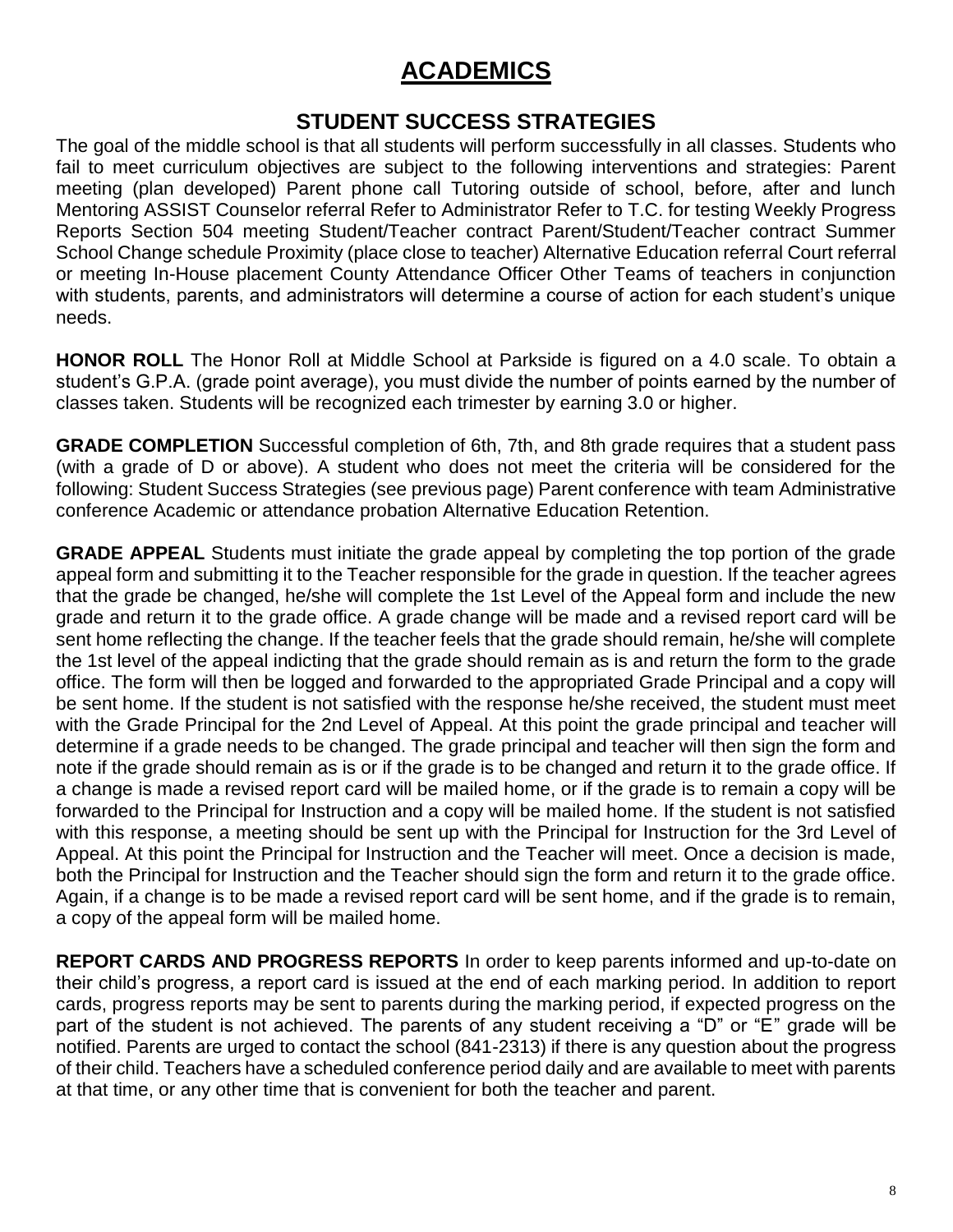**STUDENT ASSISTANCE PROGRAM** offers help for students exhibiting behaviors, which negatively affect their academic and social performance. The program is broad based and can assist: Students with problems related to school attendance, discipline, academic achievement, etc.; Students with problems resulting from separation and/or divorce, abuse or neglect, bereavement, suicide, etc.; Students who are affected by someone else's abuse or dependency on alcohol or other drugs; Students whose use/abuse of alcohol and/or other drugs are problematic and who could best benefit from education, counseling and/or support. All information obtained regarding the student through the school or Central Diagnostic and Referral Services is confidential and is never included in the student's permanent record.

# **ATTENDANCE/TARDY POLICY**

In order to get the most out of class, students must be on time. Tardiness is defined as any student who is not in class when the bell rings. Students who are tardy will be given progressive consequences per the tardy policy. If a school staff member causes a student to be tardy, the staff member shall give the student a pass explaining the student's tardiness. All other tardiness is "unexcused" and the student will be assigned consequences. ATTENDANCE POLICY All students are expected to be in school on time every day school is in session. As in the world of work, a successful middle school experience begins with good attendance habits. Being present in a classroom aids in instilling concepts of selfdiscipline and exposes a student to group interactions with teachers and fellow students. Students and parents alike share the responsibility to see that each student makes a concerted effort to attend every class every day. Students' grades and learning are affected when attendance is irregular. In addition to increased learning and good work habits, the State of Michigan requires students to attend school on a regular basis until students are 16 years of age. Students with perfect attendance will be recognized and rewarded by the team on a quarterly basis.

## **Administrative procedures for absences**

Daily and Single Period Absences – On the day the student is absent, we expect parents to call the school (517-841-2300) before noon to report the absence. The excused student reports to his/her class upon return to school; no admission slip required. If the home has not contacted the school during the student's absence, the student will be considered unexcused and will need to bring a written excuse signed and dated by the parent(s)/guardian(s) explaining the reason for being absent and the number of days missed. The returning student must bring the written excuse to the class. There is no differentiation made between "excused" and "unexcused" absences as they relate to a student's ability to earn credit in a class. Absences due to suspensions will not count against the student's record for non-attendance. The impact of missing school is explained under number 3. In 12 addition to accruing an absence for attendance purposes, students accumulating all-day or single-period absences which are unknown to parents(s)/guardian(s), will also be assigned before and after school detention, Saturday school and in extreme causes, suspension pending a parent meeting.

# **ATTENDANCE AND TRUANCY GUIDELINES**

It is the parents/guardians responsibility to see that their child is at school. If the parent believes their child would be subject to severe health hazards, it is their responsibility to provide transportation or use their discretion on sending their child to school that day. This is a procedure for working with truancy in each building. It is to be used as a Step process based on the total number of absences accumulated by a student. The Principal is responsible for monitoring attendance patterns of students. The following guidelines have been developed to provide consistency with the district for reporting abnormal attendance patterns. When evaluating these patterns, the Principal shall take extenuating circumstances into consideration (e.g. prolonged illnesses such as chicken pox, accidents). These guidelines are not meant to be a "lock-step" process, the Principal's judgment is important throughout this process.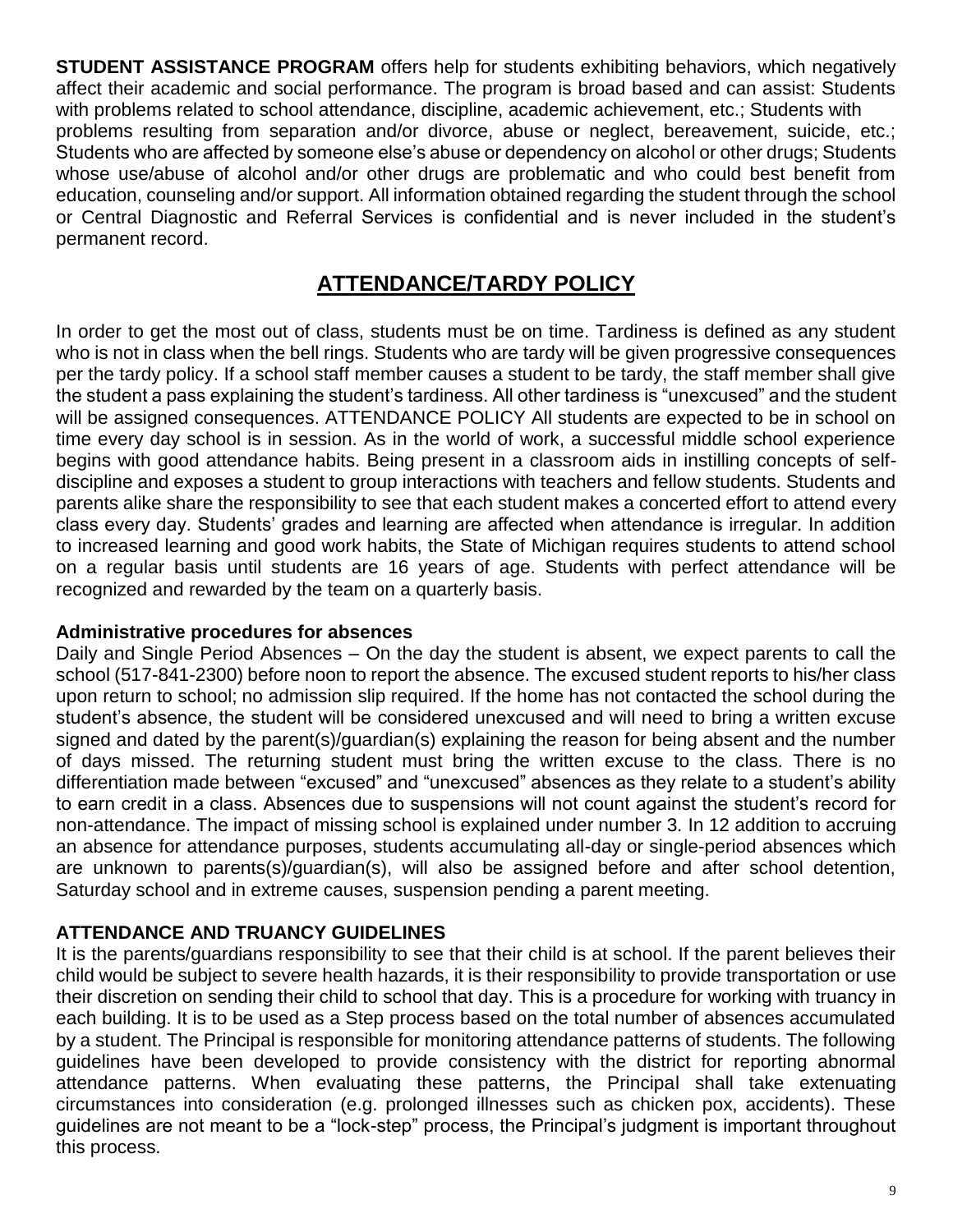# **THE PROCEDURE IS AS FOLLOWS:**

**Step 1** After each absence/tardy, a call shall be made by the office to the parent/quardian. Upon returning, the student will have a written excuse for the teacher.

**Step 2** Upon the fifth day of absence/tardy, the principal will send a "Warning Letter" to parents/guardians to alert parents/guardians to accumulated absences. A copy of the letter should be put into the attendance file or the student's cumulative folder.

**Step 3** Upon the occurrence of eighth absence/tardy, the principal shall initiate another parent/guardian contact and parent will be referred to the Early Truancy Intervention (ETI) program.

**Step 4** If the ETI was unsuccessful and 10 or more absences have been accumulated, then the principal will contact the Truant Officer of the Jackson County Intermediate School District, supply information (documentation) to them, and with the Truant Officer, parents/guardians and the student.

# **ATTENDANCE APPEALS**

The parent(s)/guardian(s) may make an appeal to the grade principal when extenuating circumstances or medical emergencies have resulted in excessive absenteeism. Documentation of extenuating circumstances or medical emergencies will be kept on file in the grade principal's office. Decisions of granting extenuating circumstances and subtracting days from the attendance total will be made at the time of appeal and not at the end of the semester. The Student Grievance Procedure that is contained in the Parent/Student Handbook is to be used if an attendance procedure decision is appealed beyond the level of the grade principal.

# **SERIOUS OR CHRONIC HEALTH PROBLEMS**

The parent(s)/guardian(s) shall furnish to the student's grade principal written documentation of serious or chronic health problems at the beginning of the school year or as soon as such problem becomes apparent. Students in approved programs such as homebound, tutoring and educational support programs in hospitals are exempt from the provisions of these attendance procedures. Such a student, upon meeting all the requirements of the special program, may earn course credit. If a student is going to be out of school for an extended period of time and will not be going on homebound services, he/she or parent(s)/guardian(s) may request homework from the school by calling the Attendance Office at 517- 841-2313. A 24-hour period is required to gather assignments.

# **HOMEBOUND SERVICES**

Homebound services are available to students who must be out of school for more than two weeks due to an accident or an illness. Written doctor's verification must be presented to qualify. Please contact the appropriate grade principal to make arrangements for homebound services. MAKE-UP PRIVILEGES Make-up work, as a result of being absent, is the responsibility of the student. Immediately upon returning to school following an absence, the student is to make arrangements with her/his teacher(s) to obtain assignments and to establish reasonable deadlines for the completion of make-up work. When a student is absent more than one day, a homework request should be made to the Attendance Office. A 24-hour period is required to gather assignments.

# **SCHOOL-SCHOOL-SPONSORED ACTIVITY ABSENCES**

Anytime a student is away from the classroom while involved in a school-sponsored activity, he/she will not be marked absent or tardy. UNAVOIDABLE TRIPS The normal school schedule contains time for vacations at Christmas, spring vacation and during the summer. Parents(s)/Guardians(s) are requested to plan vacations during these periods of time. Any unavoidable trips may be appealed to the Principal for Instruction.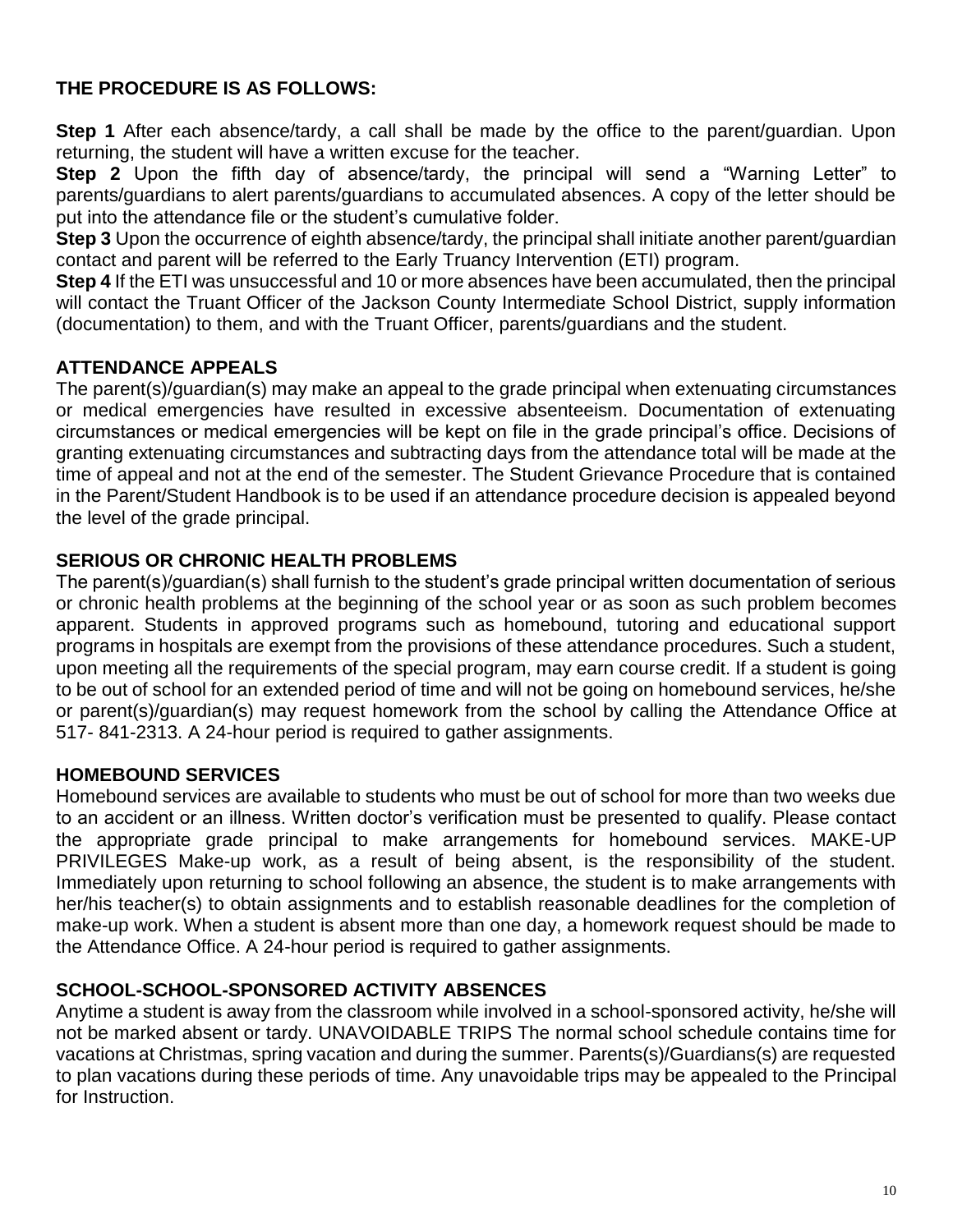## **SIGN-IN AND SIGN-OUT INFORMATION**

If a student must leave for a scheduled appointment, he/she should bring a note from parent(s)/guardian(s) requesting that the student be excused. Before leaving, the student must present the note to his/her classroom teacher who will send him/her to the Attendance Office to sign out. Failure to follow this procedure will result in an unexcused absence.

# **DISCIPLINE**

# **DISCIPLINE GUIDELINES**

Recognizing that a safe and orderly environment is an essential component of an effective school, rules and consequences have been established for the most common offenses. There will certainly be other acts of misbehavior that are not included in the list. In such instances, disciplinary action consistent to similar offenses will be at the discretion of the principal or her/his designee. All students are within the jurisdiction of the school rules anytime they are in attendance at school sponsored activities, on or off school property. There are circumstances under which any of the violations indicated, when considered in the context of the circumstances surrounding their occurrence and/or the student's past behavior record, can lead to a recommendation for expulsion. However, in any event, a referral to the Student Assistance Program will be made for repeated disruptive behaviors. Students and parents shall have access to our appeals procedure. The teacher has the right to assign a before or after school detention and the responsibility to notify the parent(s)/guardian(s) of the detention. If a one hour detention is not served, the teacher will notify the administrator who will assign a one-day school suspension.

**ALTERNATIVES TO SUSPENSIONS** The Jackson Public Schools' Code of Conduct strongly suggests and sometimes requires suspensions for certain offenses. Alternatives to minor first-time suspensions will be suggested so that students can remain in the school setting. Alternatives to suspension may include the following:

**1. In-school tutorial (IST)**. The student will attend school, be given their homework, and be supervised in a separate room all day.

**2. Parental supervised attendance.** The student will attend regular classes but only with a parent or guardian in each classroom with them.

**3. Community Service.** The student will spend time on Community Project.

These four options allow a student to remain in school without being suspended. They are available for students who have committed a minor offense of the rules. They are offered only at the discretion of the principal. Our goal is to provide a safe and orderly environment and to encourage appropriate behavior in all students. If these non-suspension options are not supported by the home, students will be suspended.

**Habitual Offenders** – Students who have chronic disciplinary problems (suspended four times in a school year) will be suspended for 10 days under the Board's Habitual Offender Policy. Students and families, who wish to appeal, will be given guidance by the building principal. The appeal process will challenge each child and family to address his or her child's behavior and needs. While this may seem excessive, it is meant to force students to evaluate the choices they are making.

# **APPEAL PROCEDURE**

Students or parent(s)/guardian(s) wishing to appeal a decision of the Assistant Principals should address their concern to the Principal for Instruction. Subsequent appeals should be made to the Superintendent and Board of Education in that order. It is also recognized that an unfavorable decision may be appealed by the student and parent(s)/guardian(s) to the courts as provided by law.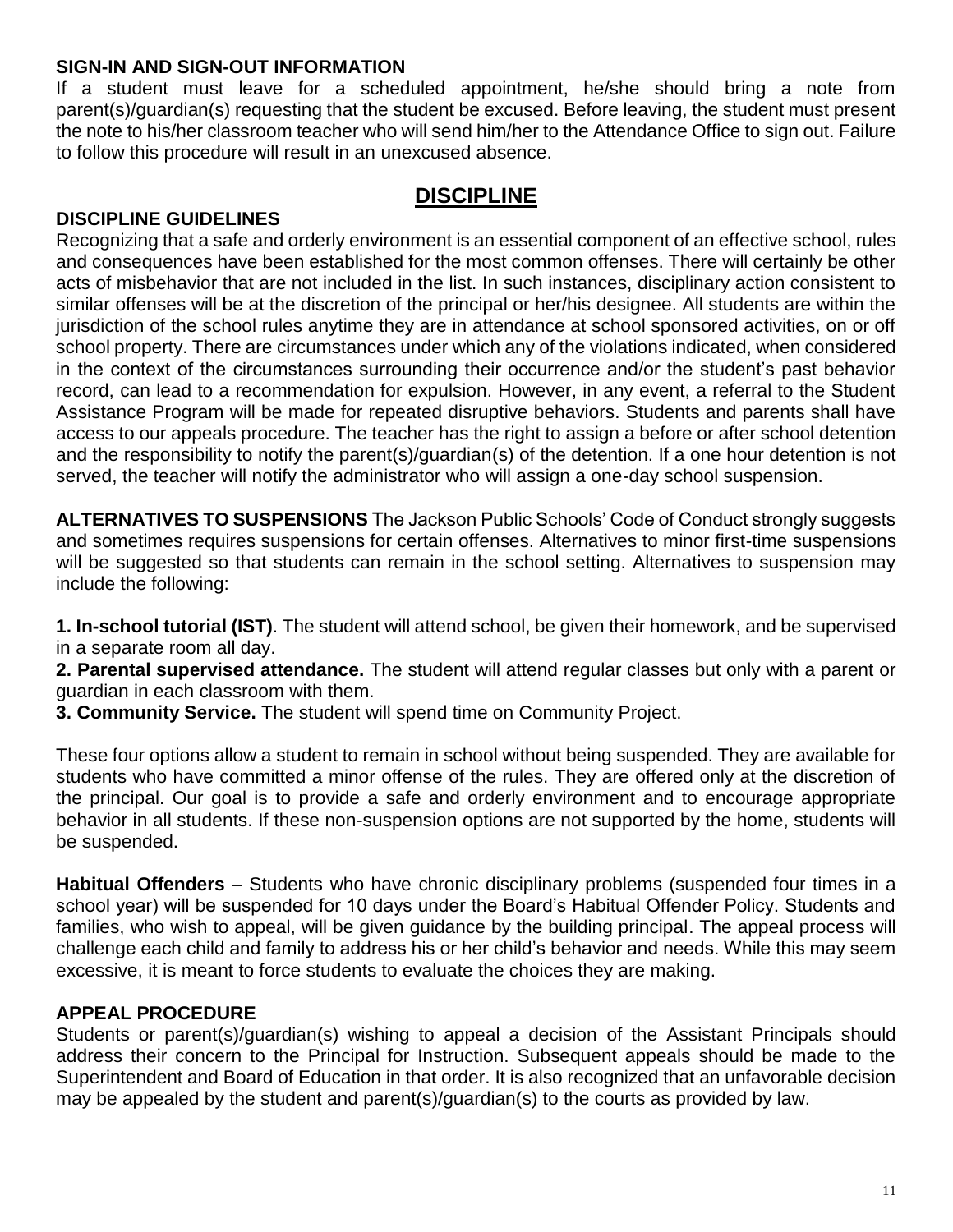## **MIDDLE SCHOOL GRIEVANCE PROCEDURE**

Parent(s)/Guardian(s) desiring to question actions taken by school personnel may follow this procedure: If the problem is related to the classroom, the parent(s)/guardian(s) will arrange a conference with the classroom teacher, as soon as possible, to discuss the problem. If this conference does not resolve the situation, the teacher and parent(s)/guardian(s) will arrange for a conference with the principal or his/her designee with a minimum of delay. If the problem is not related to the classroom, the parent(s)/guardian(s) will contact the principal directly.

# **CORPORAL PUNISHMENT POLICY**

Corporal punishment (hitting, striking, spanking, paddling, or other forms of physical contact with the result of inflicting pain) shall not be permitted in the Jackson Public Schools by any school employee or authorized person. Jackson Public Schools shall also prohibit the same by any parent(s)/guardian(s), caretaker, or other adult on school property or during any school sponsored activity. Any school employee proven to have violated this policy shall be subject to disciplinary action.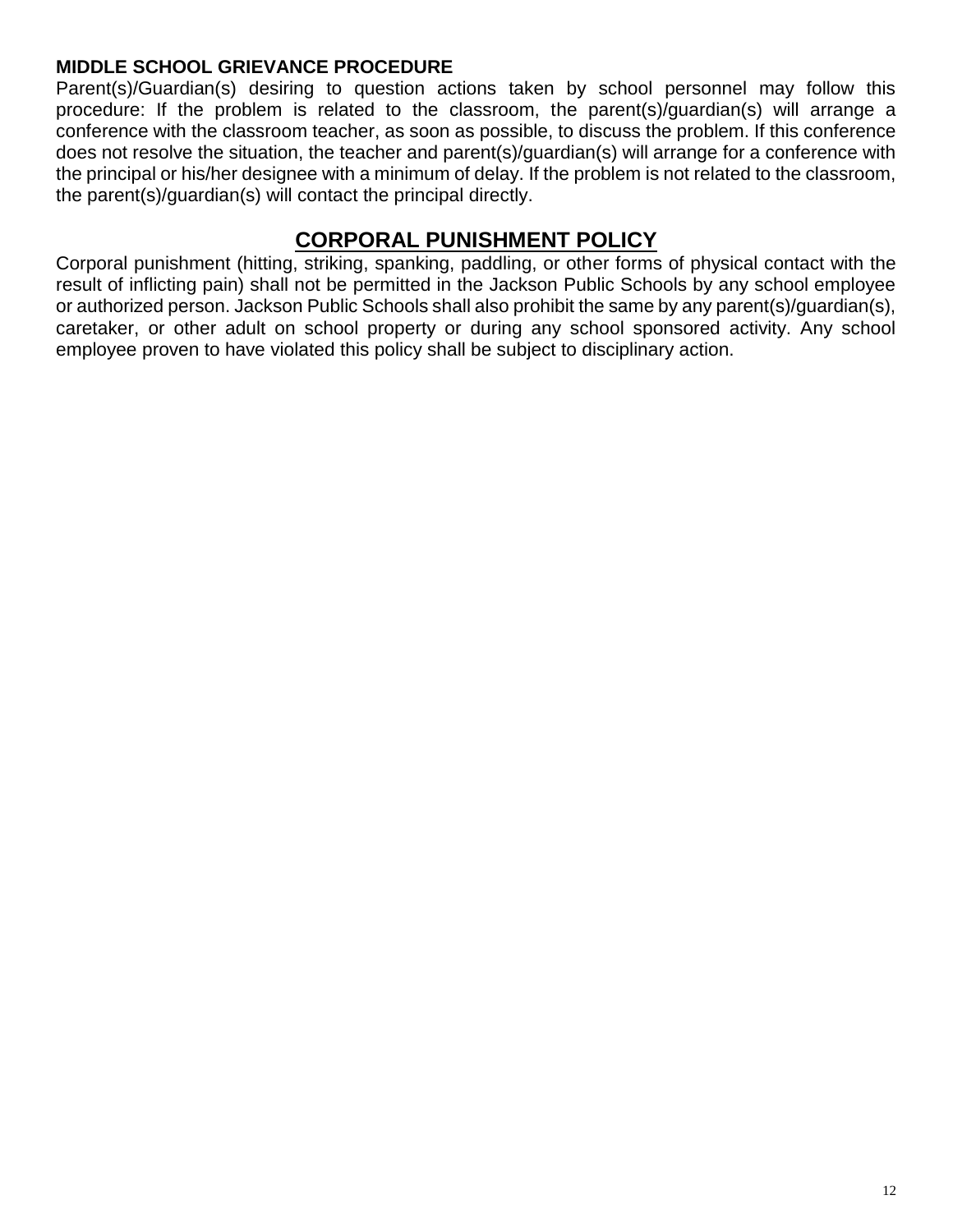**The following pages contain information that is consistent for secondary schools within Jackson Public Schools**

## **JPS Mission**

We will bring our community together to create a culture of academic excellence and workforce readiness.

### **JPS Vision**

We envision a community where all students become lifelong learners.

## **Parental Involvement, Board Policy 2112**

The Board of Education recognizes and values parents and families as children's first teachers and decisionmakers in education. The Board believes that student learning is more likely to occur when there is an effective partnership between the school and the student's parents and family. Such a partnership between the home and school and greater involvement of parents and family members in the education of their children generally result in higher academic achievement, improved student behavior, and reduced absenteeism. This policy shall serve as the District policy, as well as the Parent and Family Engagement policy for each school in the District.

The Elementary and Secondary Education Act (ESEA), as amended by the Every Student Succeeds Act of 2015 (ESSA), defines the term "parent" to include a legal guardian or other person standing in loco parentis (such as a grandparent or stepparent with whom the child lives, or a person who is legally responsible for the child's welfare).

The term "family" is used in order to include a child's primary caregivers, who are not the biological parents, such as foster caregivers, grandparents, other family members and responsible adults who play significant roles in providing for the well-being of the child.

Family engagement is a collaborative relationship between families, educators, providers, and partners to support and improve the learning, development and health of every learner. The principles of family engagement include: relationships as the cornerstone; positive learning environments; efforts tailored to address all families, so all learners are successful; purposeful and intentional efforts that clearly identify learner outcomes; and engaging and supporting families as partners in their child's education.

Through this policy, the Board directs the establishment of a Parental Involvement Plan by which a schoolpartnership can be established and provided to the parent of each child in the District. The plan must encompass parent participation, through meetings and other forms of communication. The Parental Involvement Plan shall reflect the Board's commitment to the following:

# **A. Relationships with Families**

- 1. cultivating school environments that are welcoming, supportive, and student-centered;
- 2. providing professional development for school staff that helps build partnerships between families and schools: 1,2
- 3. providing family activities that relate to various cultures, languages, practices, and customs, and bridge economic and cultural barriers; 12
- 4. providing coordination, technical support and other support to assist schools in planning and implementing family involvement activities. 2

# **B. Effective Communication**

1. providing information to families to support the proper health, safety, and well-being of their children;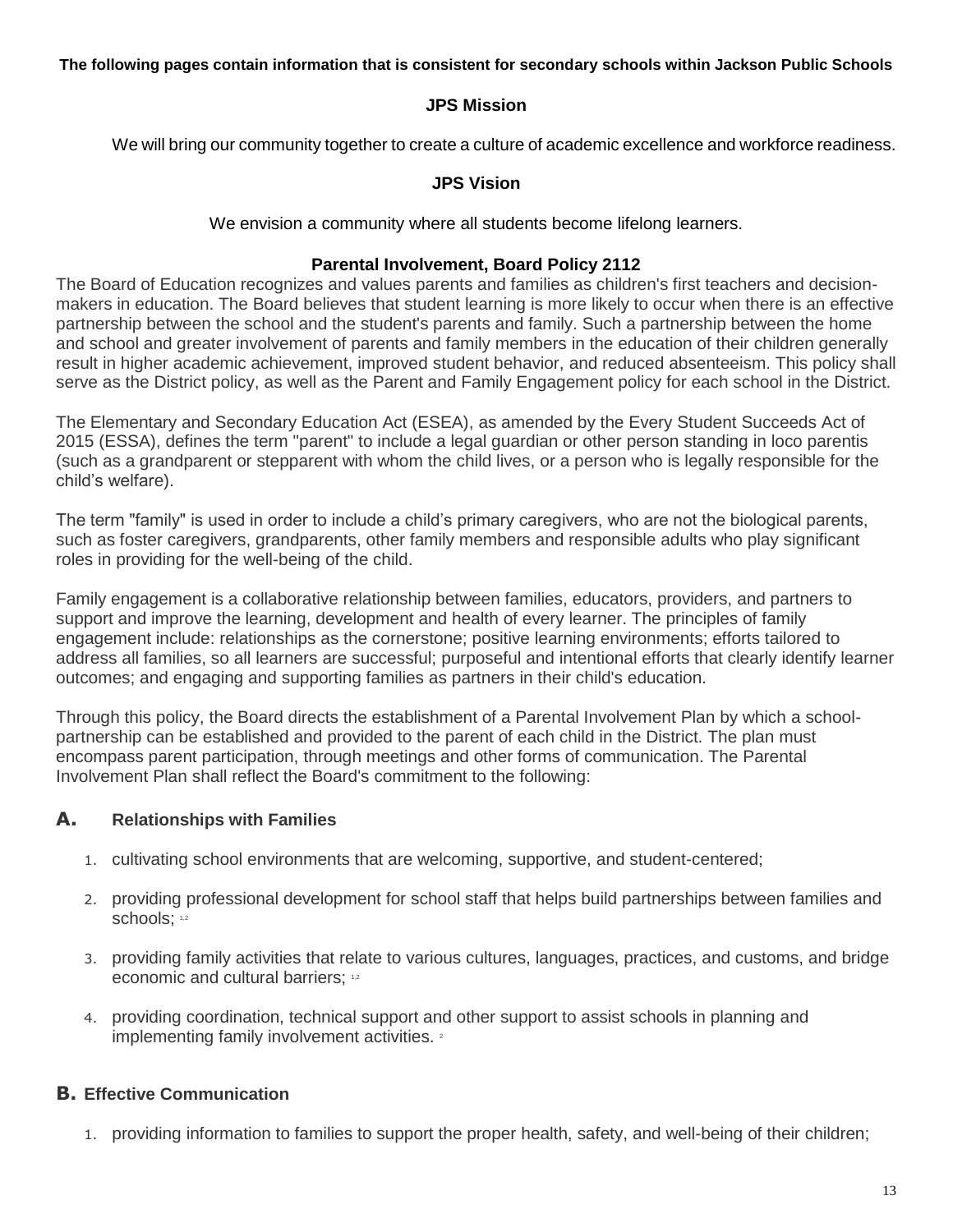- 2. providing information to families about school policies, procedures, programs, and activities; 12
- 3. promoting regular and open communication between school personnel and students' family members;
- 4. communicating with families in a format and language that is understandable, to the extent **practicable:** 1,2
- 5. providing information and involving families in monitoring student progress; 2
- 6. providing families with timely and meaningful information regarding Michigan's academic standards, State and local assessments, and pertinent legal provisions; 12
- 7. preparing families to be involved in meaningful discussions and meetings with school staff. 12

#### **C. Volunteer Opportunities**

- 1. providing volunteer opportunities for families to support their children's school activities;  $\frac{1}{2}$
- 2. supporting other needs, such as transportation and child care, to enable families to participate in school-sponsored family involvement events. 2

### **D. Learning at Home**

- 1. offering training and resources to help families learn strategies and skills to support at-home learning and success in school; 1,2
- 2. working with families to establish learning goals and help their children accomplish these goals;
- 3. helping families to provide a school and home environment that encourages learning and extends learning at home.

#### **E. Engaging Families in Decision Making and Advocacy**

- 1. engaging families as partners in the process of school review and continuous improvement planning; 2
- 2. engaging families in the development of its District-wide parent and family engagement policy and plan, and distributing the policy and plan to families. 12

#### **F. Collaborating with the Community**

- 1. building constructive partnerships and connecting families with community-based programs and other community resources; 1,2
- 2. coordinating and integrating parent and family engagement programs and activities with District initiatives and community- based programs that encourage and support families' participation in their children's education, growth, and development. 12

#### **Implementation**

The Superintendent will provide for a comprehensive plan to engage parents, families, and community members in a partnership in support of each student's academic achievement, the District's continuous improvement, and individual school improvement plans. The District's plan, as well as each school's plan will be distributed to all parents and students through publication in the Student Handbook or other suitable means. The plan will provide for annual evaluation, with the involvement of parents and families, of the plan's content, effectiveness and identification of barriers to participation by parents and families with particular attention to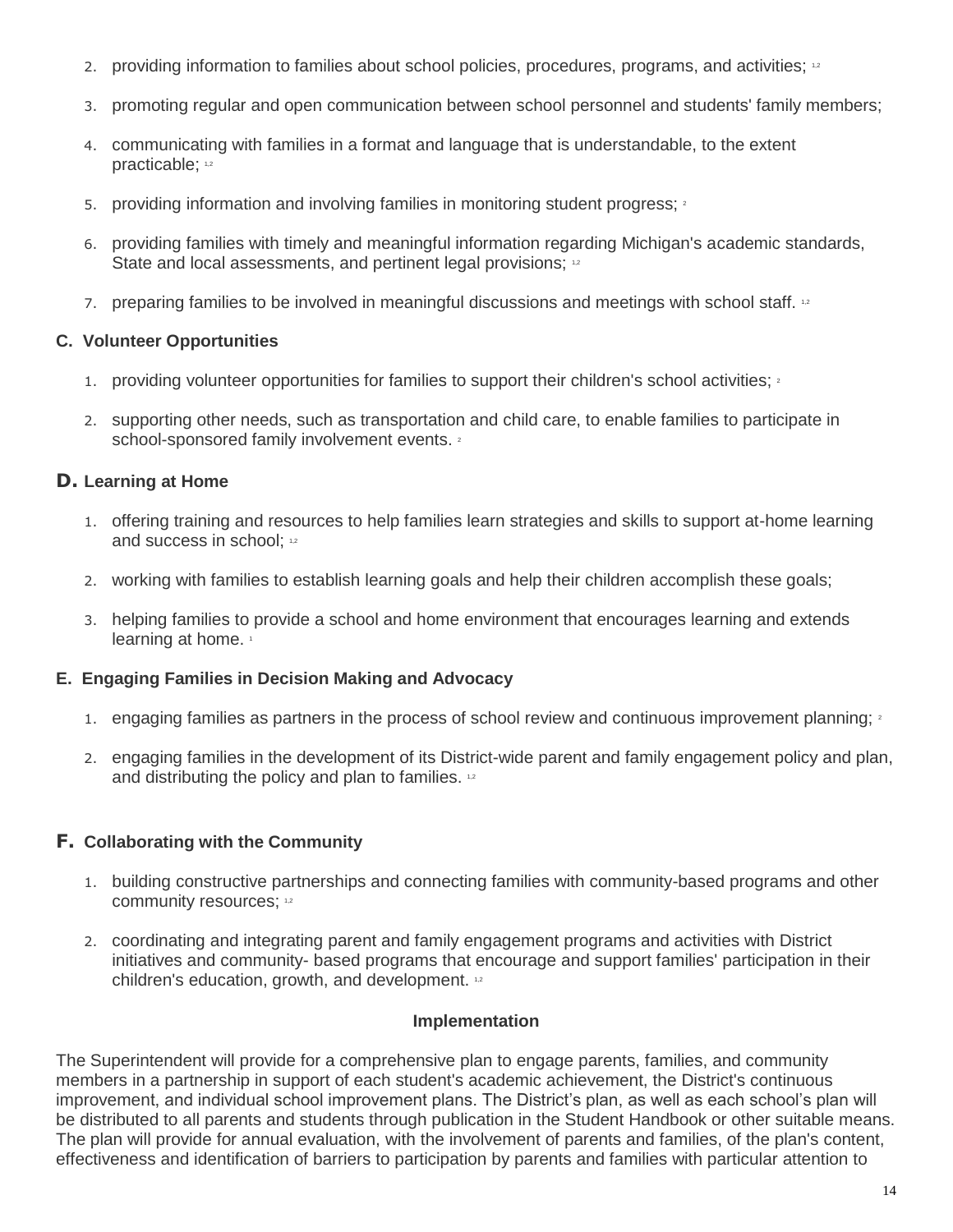parents who are economically disadvantaged, are disabled, have limited English proficiency, have limited literacy, or are of any racial or ethnic minority background; the needs of parents and family members to assist with the learning of their children (including engaging with school personnel and teachers); and the strategies to support successful school and family interaction. Each school plan will include the development of a written school-parent compact jointly with parents for all children participating in Title I, part A activities, services, and programs. The compact will outline how parents, the entire school staff, and students will share the responsibility for improved student academic achievement and the means by which the school and parents will build and develop a partnership to help children achieve the State's high standards Evaluation findings will be used in the annual review of the Parent and Family Engagement policy and to improve the effectiveness of the District plan. This policy will be updated periodically to meet the changing needs of parents, families, and the schools.

1Indicates IDEA 2004 Section 650 & 644 parent involvement requirements 2Indicates Title I Section 1118 parent involvement requirements

#### **© Neola 2018**

Legal Sec. 1112, 1118 ESEA M.C.L. 380.1294

#### **Visitors/Parental Visitation**

 Visitors, particularly parents, are welcome at the school. In order to properly monitor the safety of students and staff, each visitor must report to the office upon entering the school to obtain a pass. Any visitor found in the building without a pass shall be guided to the office. If a person wishes to confer with a member of the staff, they should call for an appointment prior to coming to the School, in order to schedule a mutually convenient time.

Students may not bring visitors to school without prior written permission from the Principal.

 You may visit and observe your child's classroom for the purpose of observing instructional activities based on the following guidelines:

- Parents must make prior arrangements through the teacher/principal.
- No classroom observations will be made while testing is being administered.
- Parents should be advised of the need to respect the confidentiality of what is observed in the classroom. Teachers have the right to ask the parent to leave if they becomes disruptive.
- No video or audio taping is allowed during classroom visitations.
- The use of cell phones in the classroom is not permitted.

#### **Field Trip Consent**

Field trips are academic activities that are held off school grounds. There are also other trips that are part of the school's co-curricular and extra-curricular program. No student may participate in any schoolsponsored trip without parental consent.

#### **Chain of Command**

 Jackson Public Schools encourages open communication about your student. Following the chain of command is the best way to resolve issues at the level in which issues most frequently evolve.

| Step One:   | <b>Contact Teacher</b>                                   |
|-------------|----------------------------------------------------------|
| Step Two:   | <b>Contact Grade Principal/Principal</b>                 |
| Step Three: | Contact Assistant Superintendent of Secondary Curriculum |
| Step Four:  | <b>Contact Superintendent</b>                            |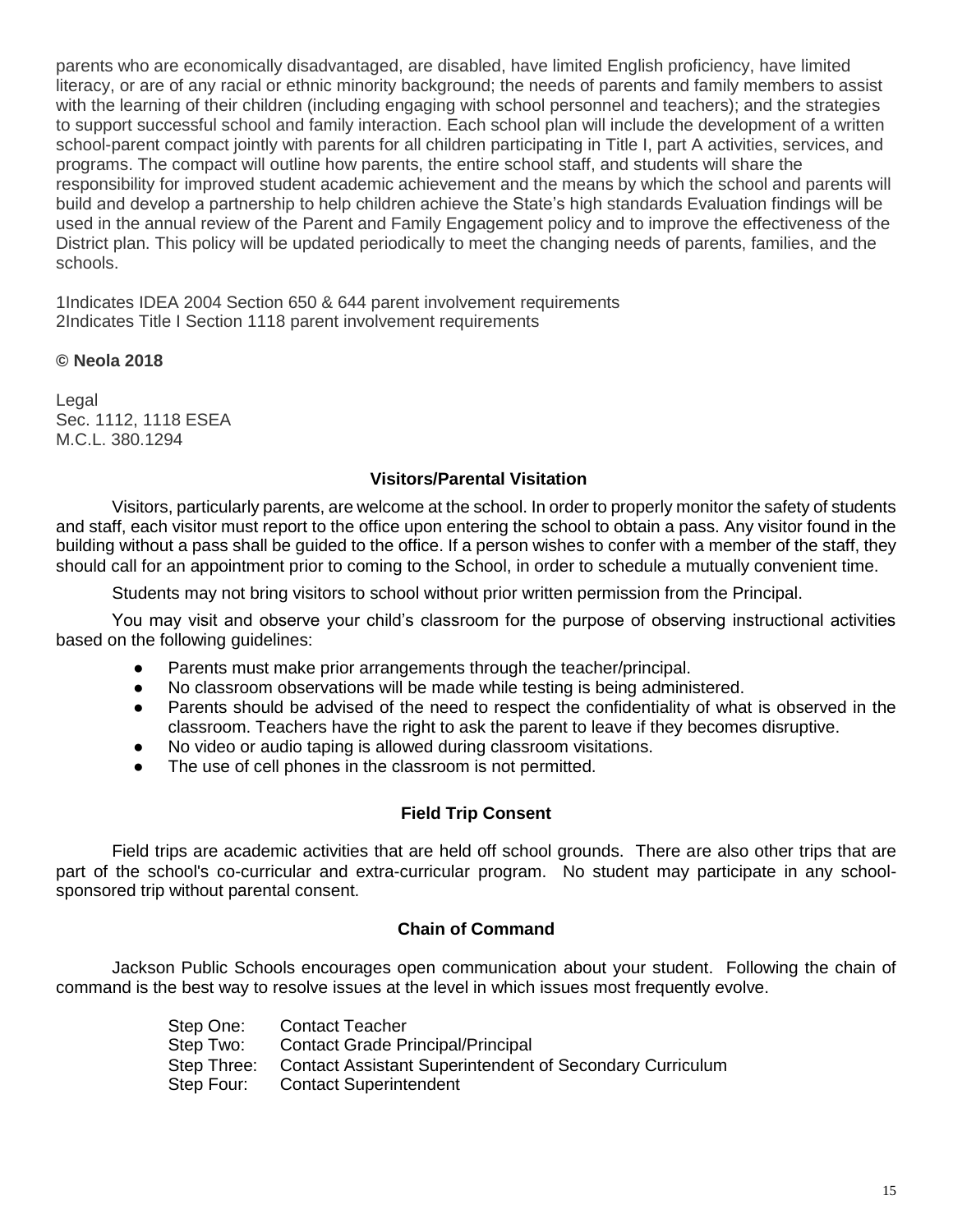#### **Student Records**

The School District maintains many student records including both directory information and confidential information.

Neither the Board nor its employees shall permit the release of the social security number of a student, or other individual except as authorized by law. Documents containing social security numbers shall be restricted to those employees who have a need to know that information or a need to access those documents. When documents containing social security numbers are no longer needed, they shall be shredded by an employee who has authorized access to such records.

Directory information includes:

- A. a student's name;
- B. major field of study;
- C. participation in officially recognized activities and sports;
- D. height and weight, if member of an athletic team;
- E. dates of attendance;
- F. date of graduation;
- G. awards received;
- H. school photographs or videos of students participating in school activities, events or programs.

Directory information can be provided upon request to any individual, other than a for-profit organization, even without the written consent of a parent. Parents may refuse to allow the Board to disclose any or all of such "directory information" upon written notification to the Board. For further information about the items included within the category of directory information and instructions on how to prohibit its release you may wish to consult the Board's annual *Family Education Rights and Privacy Act* (FERPA) notice which can be found on the JPS website (Link: [Directory Information -](https://www.jpsk12.org/cms/lib/MI01908028/Centricity/Domain/27/FERPA%20Annual%20Notification%20-%20Directory%20Information.pdf) Annual Notice)

Other than directory information, access to all other student records is protected by (FERPA) and Michigan law. Except in limited circumstances as specifically defined in State and Federal law, the School District is prohibited from releasing confidential education records to any outside individual or organization without the prior written consent of the parents, or the adult student, as well as those individuals who have matriculated and entered a postsecondary educational institution at any age.

Confidential records include test scores, psychological reports, behavioral data, disciplinary records, and communications with family and outside service providers.

Students and parents have the right to review and receive copies of all educational records. Costs for copies of records may be charged to the parent. To review student records please provide a written notice identifying requested student records to the building principal/designee. You will be given an appointment with the appropriate person to answer any questions and to review the requested student records.

Parents and adult students have the right to amend a student record when they believe that any of the information contained in the record is inaccurate, misleading or violates the student's privacy. A parent or adult student must request the amendment of a student record in writing (submit to school office) and if the request is denied, the parent or adult student will be informed of their right to a hearing on the matter.

Individuals have a right to file a complaint with the United States Department of Education if they believe that the District has violated FERPA.

Consistent with the Protection of Pupil Rights Amendment (PPRA), no student shall be required, as a part of the school program or the District's curriculum, without prior written consent of the student (if an adult, or an emancipated minor) or, if an unemancipated minor, his/her parents, to submit to or participate in any survey, analysis, or evaluation that reveals information concerning:

A. political affiliations or beliefs of the student or his/her parents;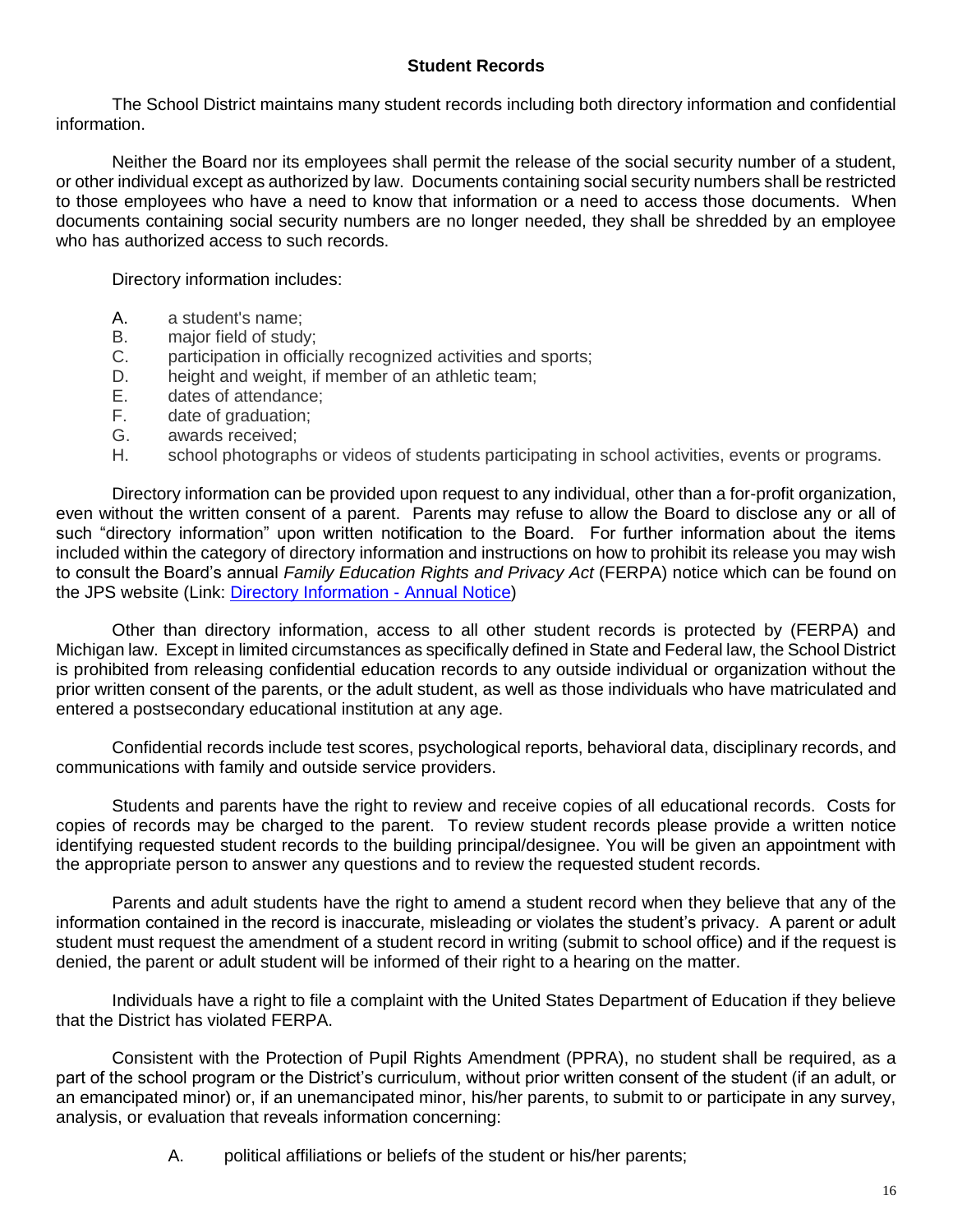- B. mental or psychological problems of the student or his/her family;
- C. sex behavior or attitudes;
- D. illegal, anti-social, self-incriminating or demeaning behavior;
- E. critical appraisals of other individuals with whom respondents have close family relationships;
- F. legally recognized privileged and analogous relationships, such as those of lawyers, physicians, and ministers;
- G. religious practices, affiliations, or beliefs of the student or his/her parents; or
- income (other than that required by law to determine eligibility for participation in a program or for receiving financial assistance under such a program).

Consistent with the PPRA and Board policy, the Superintendent shall ensure that procedures are established whereby parents may inspect any materials used in conjunction with any such survey, analysis, or evaluation.

Further, parents have the right to inspect, upon request, a survey or evaluation created by a third party before the survey/evaluation is administered or distributed by the school to the student. The parent will have access to the survey/evaluation within a reasonable period of time after the request is received by the building principal.

The Superintendent will provide notice directly to parents of students enrolled in the District of the substantive content of this policy at least annually at the beginning of the school year, and within a reasonable period of time after any substantive change in this policy. In addition, the Superintendent is directed to notify parents of students in the District, at least annually at the beginning of the school year, of the specific or approximate dates during the school year when the following activities are scheduled or expected to be scheduled:

- A. activities involving the collection, disclosure, or use of personal information collected from students for the purpose of marketing or for selling that information for otherwise providing that information to others for that purpose); and
- B. the administration of any survey by a third party that contains one or more of the items described in A through H above.

The Family Policy Compliance Office in the U.S. Department of Education administers both FERPA and PPRA. Parents and/or eligible students who believe their rights have been violated may file a complaint with:

> Family Policy Compliance Office U.S. Department of Education 400 Maryland Avenue, SW 20202-4605 Washington, D.C. www.ed.gov/offices/OM/fpco

Informal inquiries may be sent to the Family Policy Compliance Office via the following email addresses:

 FERPA@ED.Gov; and PPRA@ED.Gov.

#### **Armed Forces Recruiting**

The School must provide at least the same access to the high school campus and to student directory information as is provided to other entities offering educational or employment opportunities to those students. "Armed forces" means the armed forces of the United States and their reserve components and the United States Coast Guard.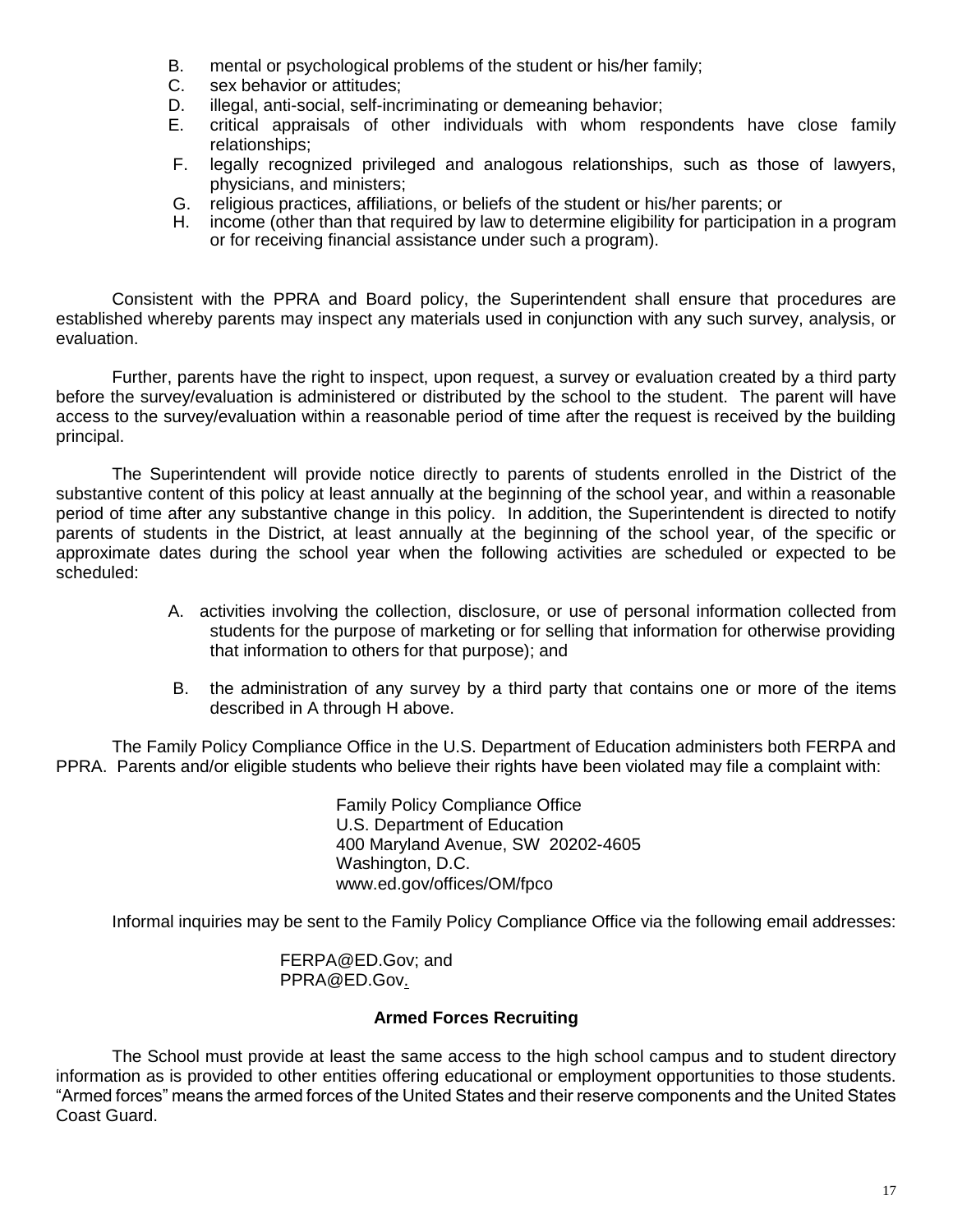If a student or the parent or legal guardian of a student submits a signed, written request to the Board that indicates that the student or the parent or legal guardian does not want the student's directory information to be accessible to official recruiting representatives then the school officials of the school shall not allow that access to the student's directory information. The Board shall ensure that students and parents and guardians are notified of the provisions of the opportunity to deny release of Directory information. Public notice shall be given regarding right to refuse disclosure to any or all "directory information" including in the armed forces of the United States and the service academies of the armed forces of the United States.

Annually the Board will notify male students age eighteen (18) or older that they are required to register for the selective service.

#### **Review of Instructional Materials and Activities**

 Parents have the right to review any instructional materials being used in the school. They also may observe instruction in any class, particularly those dealing with instruction in health and sex education. Any parent who wishes to review materials or observe instruction must contact the teacher/principal prior to coming to the School. Parents' rights to review teaching materials and instructional activities are subject to reasonable restrictions and limits.

 By law, you have the right to excuse your child from participation in the classes that include reproductive health. If you wish to exercise your right to include or excuse your child, without penalty, from instruction in reproductive health, please complete the required form, which is available in the school office. Link[:](https://drive.google.com/file/d/1xeHiVc5gI5D_kIQSh-sgDz4pnALjTzYE/view?usp=sharing) [Opt Out -](https://drive.google.com/file/d/1xeHiVc5gI5D_kIQSh-sgDz4pnALjTzYE/view?usp=sharing) [Reproductive Health & Family Planning.](https://drive.google.com/file/d/1xeHiVc5gI5D_kIQSh-sgDz4pnALjTzYE/view?usp=sharing)

## **ASSIST (Achieving Success-Student Intervention Study Team)**

 We believe parent involvement is important for the success of each student. Teachers, specialists and parents/guardians meet regularly to address the needs of all students. Students having difficulty developing academically, socially, psychologically or physically are referred to the ASSIST program, and parent involvement is invited and encouraged.

 Jackson Public Schools recognizes that all students must be successful learners. Through this recognition, students must have intervention strategies that are derived from scientific-based research. It is the charge of all to ensure all students are achieving. With this in mind, JPS will institute *Response to Intervention*  (RTI). RTI is a "multi-tier delivery system that uses a data-driven, problem-solving model to identify specific student need and match appropriate instructional strategies." (MASSE, 2006). Based on this premise, the ASSIST process has been put in place.

ASSIST is a collaborative process to address the needs of students who may require additional support in achieving the standards of academic/behavioral development. The Team recognizes that parents and classroom teachers may find it necessary to meet with other staff for guidance and/or assistance regarding intervention strategies to help students. The process also meets the requirements of state and federal legislation regarding the special needs of students.

IDEA 2004 includes provisions that could lead to significant changes in which students with Specific Learning Disabilities (SLD) are identified.

Achieving Success – Student Intervention Study Team (ASSIST), operating in each JPS elementary school, is an important problem-solving and pre-referral process that can be used to develop strategies and interventions that promote a student's success.

The Student ASSIST Team consists of the parent, building principal, or designee, the referring teacher, and other adults whose relationship with the student would warrant inclusion.

At administrative discretion, to ensure your child's success, students struggling with academic, behavioral or attendance issue may be referred to our alternative program.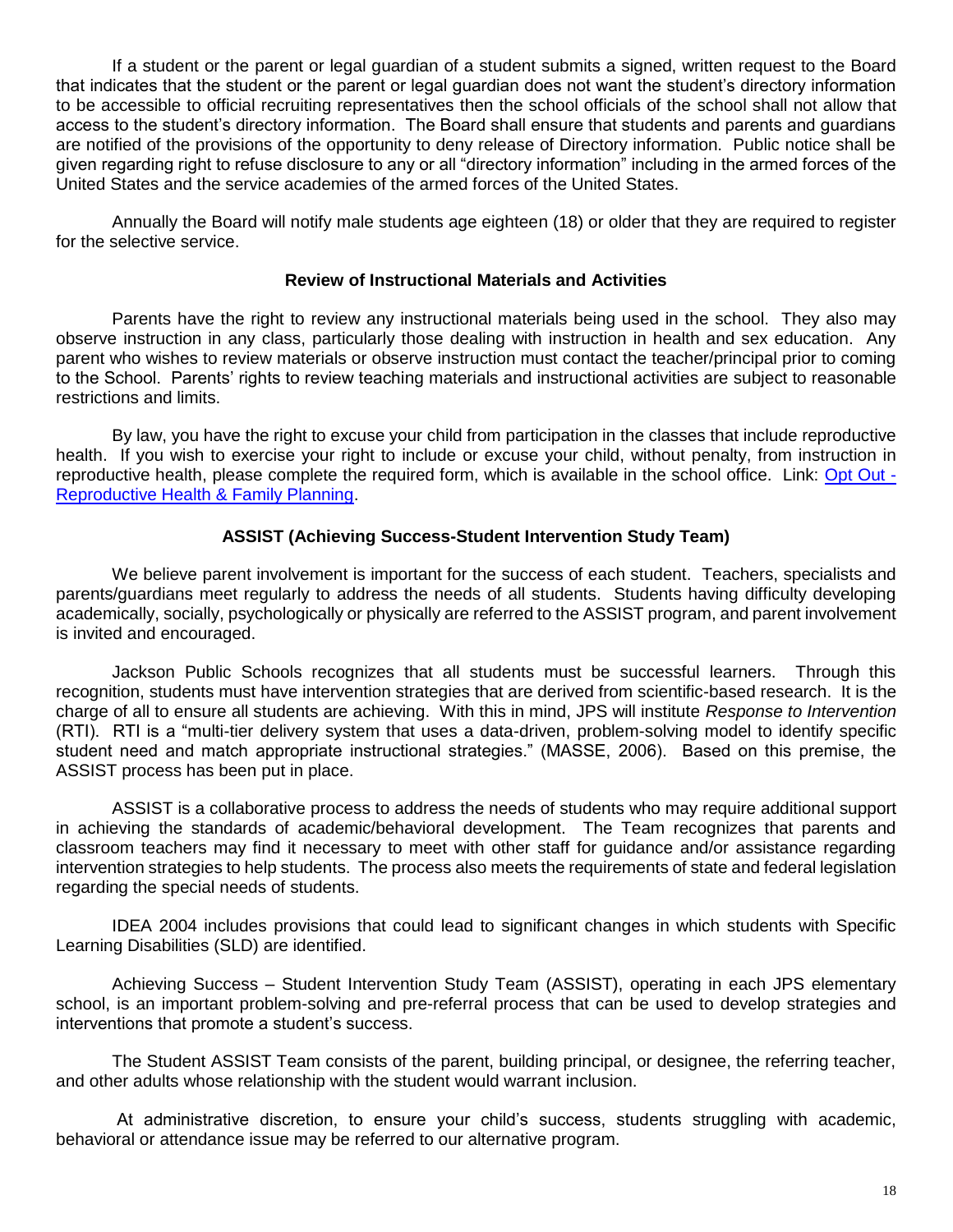#### **Special Education Services**

 Jackson Public Schools provide a full range of programs and services for children who are diagnosed as having mental, physical or emotional impairments. For further information or to receive a copy of Special Education Procedural Safeguards, contact the Special Education Office at 517-841-2156 or the Jackson County Intermediate School District at 517-768-5200.

#### **School Attendance**

 It is imperative that students be in attendance each school day in order not to miss a significant portion of their education. Many important learnings result from active participation in classroom and other school activities which cannot be replaced by individual study.

#### **Head Lice – Board Policy 8451**

The School District Head Lice policy follows the evidence-based recommendations of state and national health organizations. The policy is based on current research and will assure a healthy environment for all children.

It is the school board's position that the management of pediculosis should not disrupt the education process. The policy focuses on the exclusion of children for active infestations only (presence of live lice or nits found within  $\frac{1}{4}$  inch of the scalp).

The Board recognizes the importance of educating staff, students, and parents/guardians on the management and prevention of head lice. The district policy will be available to staff and parents.

Parents/guardians should seek information regarding treatment from their private physician or the Jackson County Health Department (788-4420).

#### **Communicable Diseases**

Communicable diseases should be reported to the teacher or administrator to protect other children. We are required to exclude children who have:

> COVID-19 **Influenza** Ringworm Chicken Pox Measles Scabies German Measles **Mumps** Shingles

Head Lice **Pink Eye** Strep Throat (Scarlet Fever) Hepatitis B **Pinworms** Whooping Cough

#### **Medication**

 Whenever possible, you are encouraged to administer medication at home and/or ask the physician to adjust the time given to avoid the school day. If you are unable to administer your child's medication at home, please follow these guidelines:

- 1. Medication must be in the prescription container with the label stating date, name of student and physician, name of medication, dosage and frequency.
- 2. Medication must be delivered to the school by an adult and accompanied by:
	- a. [School Administered Medication Authorization Form](https://drive.google.com/file/d/18IvGA-IYc_DTvth6rE2gKwvdA3PykuVW/view?usp=sharing) with a physician signature, or
	- b. A copy of the prescription with the physician signature attached to the authorization form, or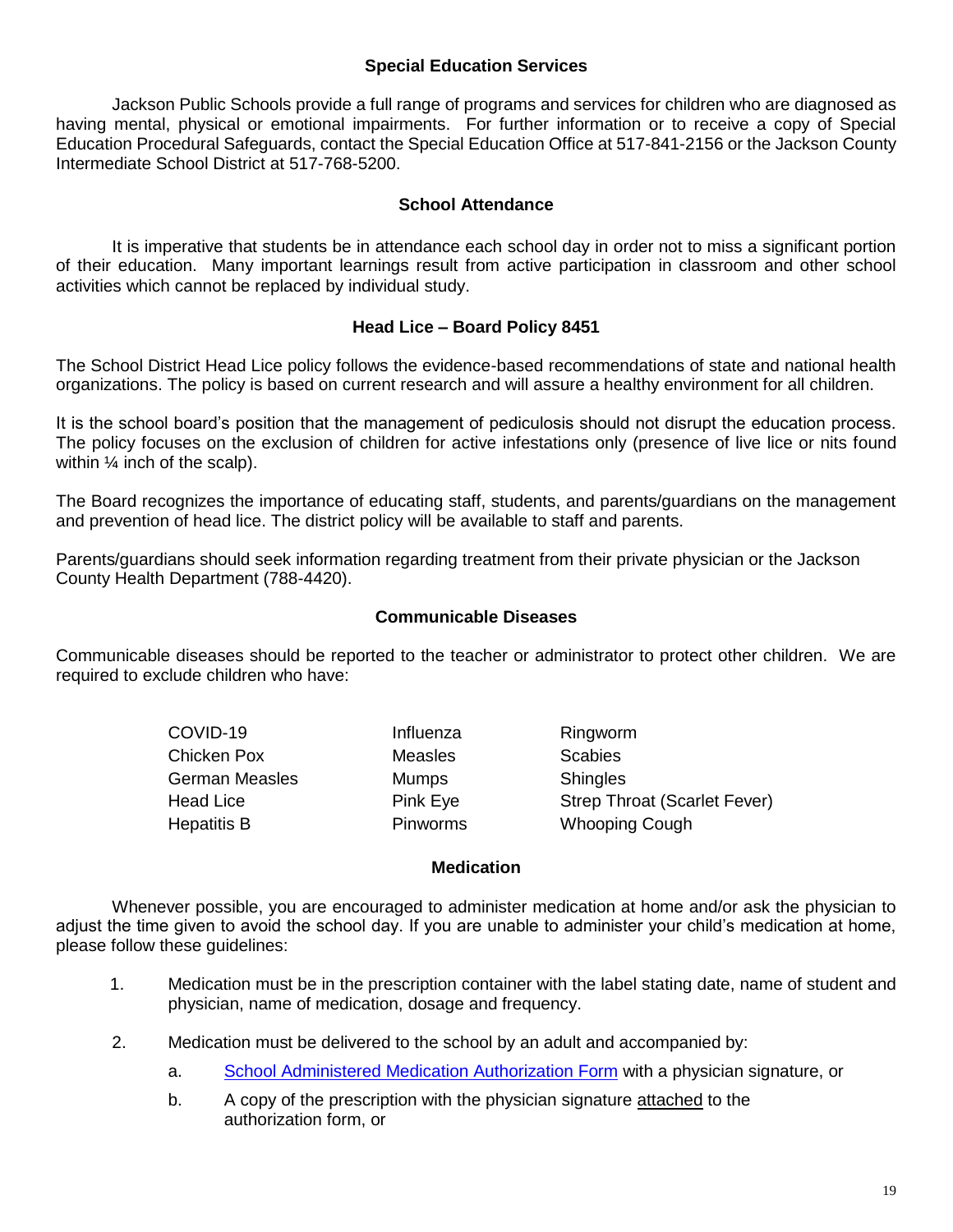c. Written instructions with the physician's signature on a prescription form indicating name of student, medication dosage and frequency attached to the authorization form.

Please take medication authorization form to the doctor for a signature when your student is seen for illness. These forms are available at your school.

#### **Immunization**

All students must be immunized. Immunizations are available through private physicians; the Jackson County Health Department (788-4468); Center for Family Health (748-5500); School Based Health Centers at Northeast Elementary (787-4361), Middle School at Parkside (788-6812) or Jackson High School (780-0838).

New students, including those that have re-enrolled into Jackson Public Schools, are to be checked for having all required immunizations by the first day of school. Specific information regarding what vaccines are required can be found on the Jackson County Health Department website.

Parents/guardians seeking to claim a nonmedical waiver are required to participate in an immunization-focused discussion with Jackson County health department staff. This is done by appointment only (517-788-4468). During the discussion, parents/guardians can bring up any immunization-related questions and concerns they may have. The staff will present evidence-based information regarding the risks of vaccine-preventable diseases and the benefits/potential risks (risks consisting mostly of moderate side effects) of vaccination. This rule preserves the ability of parents/guardians to obtain a nonmedical waiver following the completion of this required educational session.

#### **Birth Certificates**

Within 30 days of enrollment of a student for the first time, a copy of the student's birth certificate is required. If you are unable to provide a birth certificate, you will be notified by the school and asked to sign the [Affidavit of](https://drive.google.com/file/d/1lrzyO9QzVH6JWydoUdXuqVUcYPn31jhZ/view?usp=sharing)  [Proof of Student Age and Identity.](https://drive.google.com/file/d/1lrzyO9QzVH6JWydoUdXuqVUcYPn31jhZ/view?usp=sharing)

#### **Emergency School Closings**

There may be times when the district has to close schools due to emergencies (e.g. inclement weather, no heat or water, etc.). All methods of communication will be used to announce school closings as early as possible. On days when school closes early, parents/guardians are strongly encouraged to give their children clear directions as to where to go. Students transported will remain at school until the buses arrive. It is very important that the school offices have up to date contact information.

#### **Fire, Tornado and Lock Down Drills**

The school complies with all fire safety laws and will conduct fire drills in accordance with State law. Specific instructions on how to proceed will be provided to students by their teachers who will be responsible for safe, prompt, and orderly evacuation of the building.

Tornado drills will be conducted during the tornado season using the procedures provided by the State.

Lock down drills in which the students are restricted to the interior of the school building and the building secured will occur a minimum of two (2) times each school year.

#### **Use of Tobacco and Nicotine Products by Students, Board Policy 5512**

The Board of Education recognizes that the use of tobacco presents a health hazard which can have serious consequences both for the user and the nonuser and is, therefore, of concern to the Board.

In order to protect students and employees who choose not to use tobacco from an environment noxious to them and potentially damaging to their health, the Board prohibits the use of tobacco on District premises, in District vehicles, and in all school buildings owned and/or operated by the District.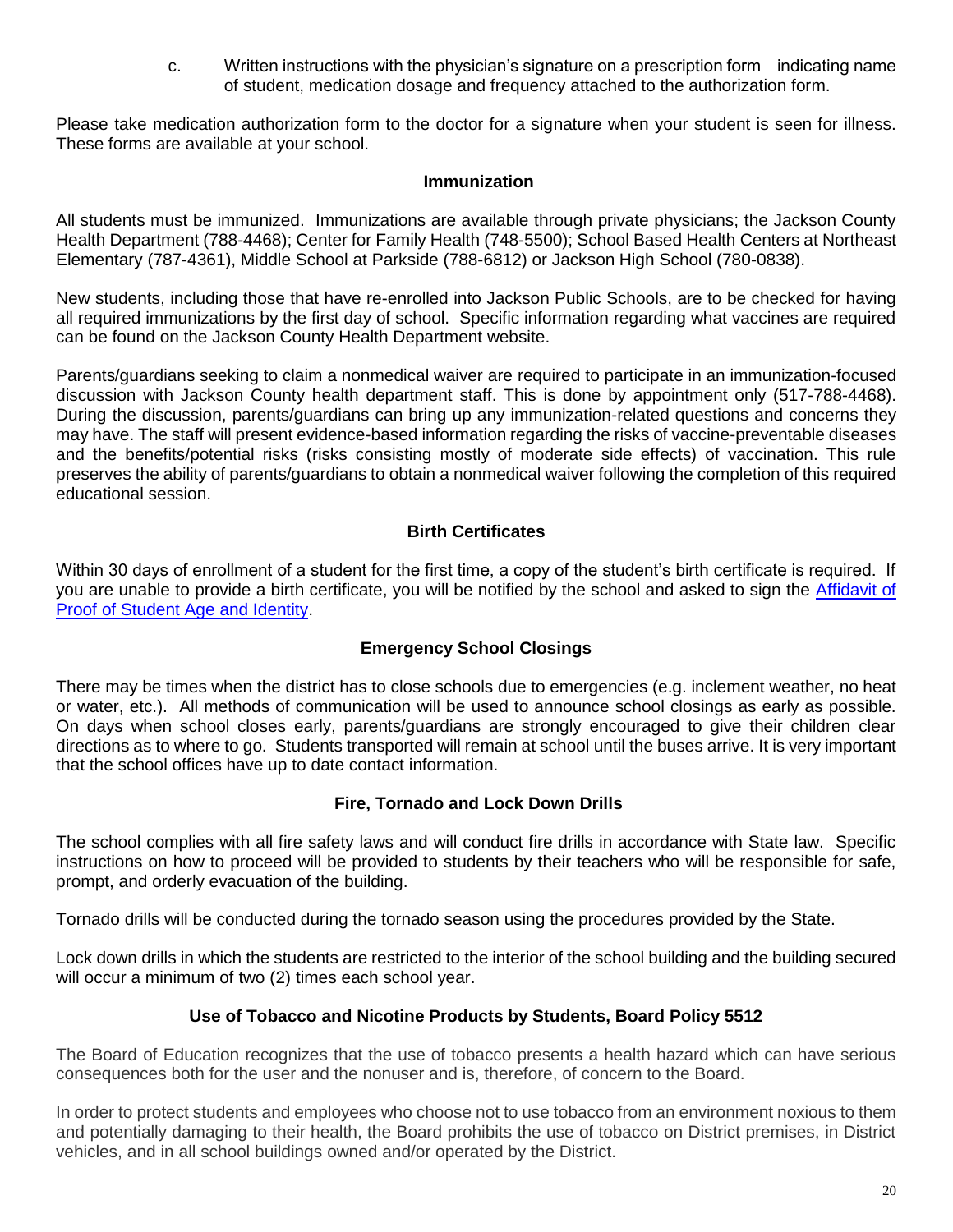The Board prohibits the use or possession of tobacco products by students in District buildings, on District property (owned or leased), on District buses, and at any District-related event.

For purposes of this policy:

- A. "tobacco product" means a preparation of tobacco to be inhaled, chewed, or placed in a person's mouth;
- B. "use of a tobacco product" means any of the following:
	- 1. the carrying by a person of a lighted cigar, cigarette, pipe, or other lighted smoking device
	- 2. the inhaling or chewing of a tobacco product
	- 3. the placing of a tobacco product within a person's mouth
	- 4. the smoking of electronic, "vapor," or other substitute forms of cigarettes, clove cigarettes or other lighted smoking devices for burning tobacco or any other substance

The term "tobacco" includes any product that contains tobacco, is derived from tobacco, contains nicotine, or ecigarettes and other electronic smoking devices (including but not limited to "JUUL's"), but does not include any cessation product approved by the United States Food and Drug Administration for use as a medical treatment to reduce or eliminate nicotine or tobacco dependence.

In order to protect students and staff who choose not to use tobacco from an environment noxious to them, the Board prohibits the possession, consumption, purchase or attempt to purchase and/or use of tobacco or tobacco substitute products by students at all times (twenty-four (24) hours a day, seven (7) days a week) on Board premises, in Board-owned vehicles, within any indoor facility owned or leased or contracted for by the Board, and/or used to provide education or library services to children, and at all Board-sponsored events.

This prohibition extends to any Board-owned and/or operated vehicles used to transport students and to all other Board-owned and/or operated vehicles. Such prohibition also applies to:

- A. school grounds,
- B. athletic facilities,
- C. any school-related event, and
- D. on or off Board premises.

Student violations shall be covered under #30 of the Code of Conduct.

#### **Anti-Harassment**

The complete Board adopted policy can be found by accessing this link: [5](https://drive.google.com/file/d/18fV5tckpcJhGraEDXk6ixCfjhYSlraGw/view?usp=sharing)517 – [ANTI-HARASSMENT](https://drive.google.com/file/d/18fV5tckpcJhGraEDXk6ixCfjhYSlraGw/view?usp=sharing)

In addition, the annual Bullying notice is available on the JPS Website at the following link: [Annual Bullying Notice.](https://www.jpsk12.org/cms/lib/MI01908028/Centricity/Domain/27/Bullying%20-%20Annual%20Notification.pdf)

## **Title IX Sexual Harassment**

The complete Board adopted policy can be found by accessing this link:

2266 - [NONDISCRIMINATION ON THE BASIS OF SEX IN EDUCATION PROGRAMS OR ACTIVITIES](https://drive.google.com/file/d/18Xx-VdcHCubfYb8phsg45UZ9DcqVEH4T/view?usp=sharing)

#### **Suspension**

Suspension shall be either short-term (not more than ten (10) days) or long-term (for more than ten (10) days but less than permanent expulsion) removal of a student from a regular District program. The Superintendent may suspend a student for a period not to exceed ten (10) school days.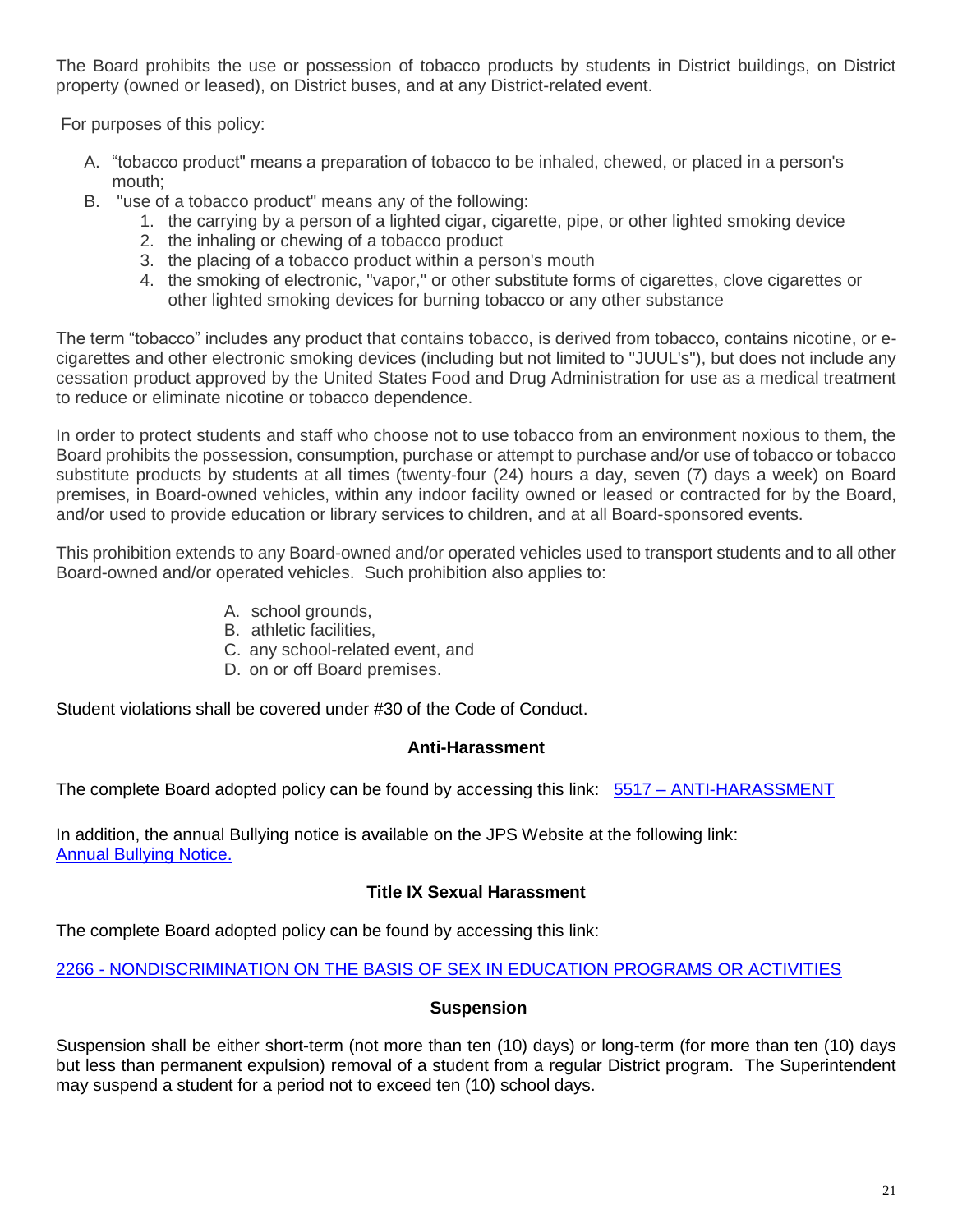#### **Expulsion**

Expulsion is defined as the permanent exclusion of a student from the District. Students who are expelled may petition for reinstatement as provided in Board Policy 5610.

#### **Weapon Free School**

The Board of Education of the Jackson Public Schools, as both an employer and a public school district, is concerned with and interested in protecting the health, safety and welfare of students, employees and visitors. The Board recognizes that school buildings, facilities, vehicles, grounds and other school property are best utilized in the educational process in the absence of threats to physical well-being and safety, by individuals possessing weapons and/or dangerous weapons.

Student violations shall be covered under #31 and #32 of the Code of Conduct.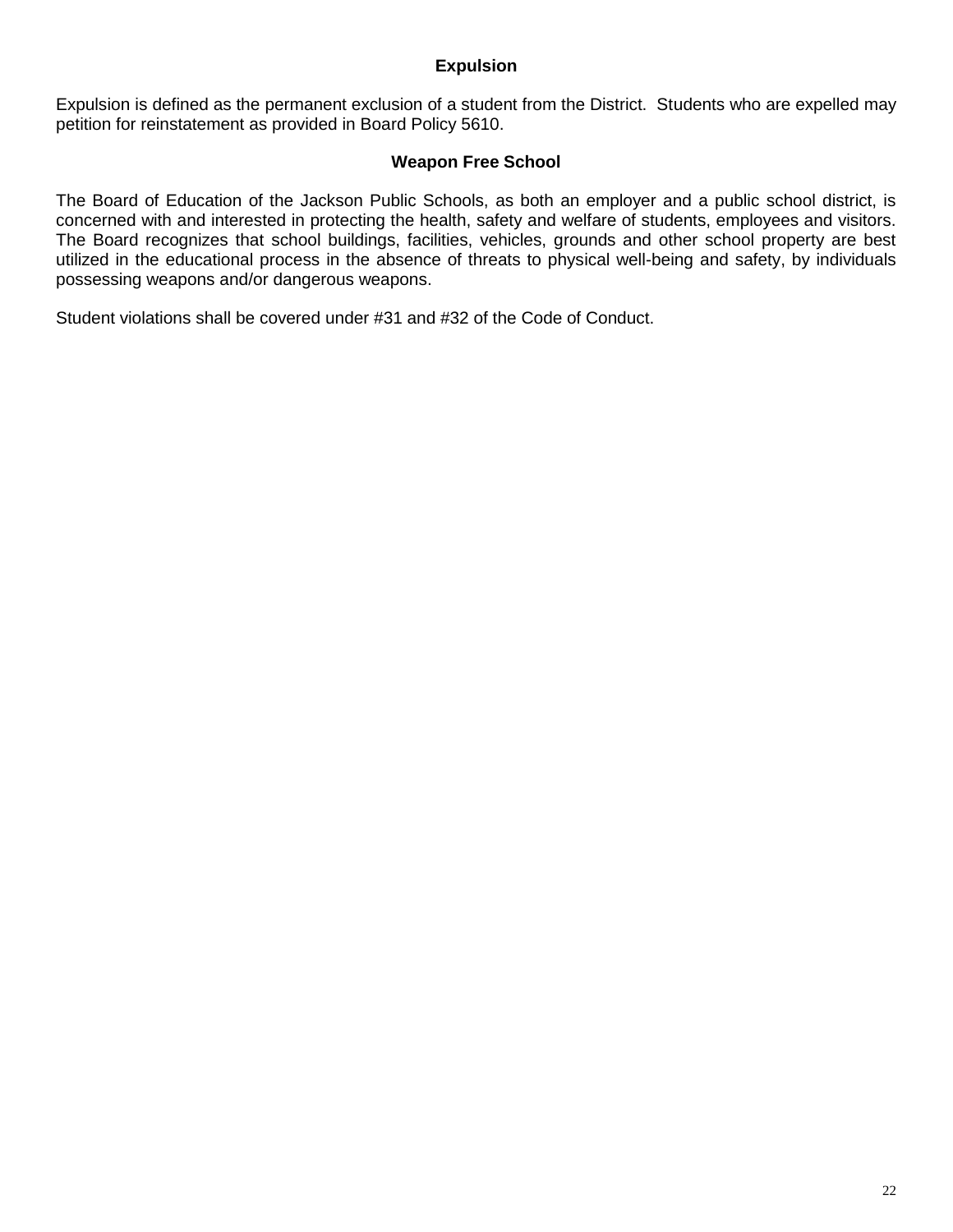*Prior to issuing discipline, the following factors must be considered in accordance with MCL 380.1810d:*

- *A. the student's age*
- *B. the student's disciplinary history*
- *C. whether the student has a disability*
- *D. the seriousness of the violation or behavior*
- *E. whether the violation or behavior committed by the student threatened the safety of any student or staff member*
- *F. whether restorative practices will be used to address the violation or behavior*
- *G. whether a lesser intervention would properly address the violation or behavior*

#### **At administrative discretion, and after considering the factors listed above, the following procedures may be implemented following a thorough investigation of the incident.**

#### **PROCEDURE A:**

- A. A conference with the parties involved
- B. At administrative discretion, any or all of the following consequences may be assigned:
	- 1. detention
	- 2. parent conference
	- 3. in-school tutorial/after-school detention/lunch detention
	- 4. one (1) to three (3) school days out of school suspension
	- 5. parent contract agreement
- C. Parent(s) will be notified of the action taken.

#### **PROCEDURE B:**

- A. A conference with the parties involved
- B At administrative discretion, any or all of the following consequences may be assigned: 1. detention
	- 2. in-school tutorial/after-school detention/lunch detention
	- 3. up to (5) school days out of school suspension
- C. Parent(s) will be notified of the action taken.

#### **PROCEDURE C:**

- A. A conference with the parties involved will be held
- B. At administrative discretion, any or all of the following consequences may be assigned:
	- 1. up to ten (10) school day suspension
	- 2. A referral to the appropriate police authorities will be sent
- C. The parent(s) will be notified of the action taken.

#### **PROCEDURE D:**

- A. A conference with the parties involved will be held.
- B. At administrative discretion any or all of the following consequences may be assigned:
	- 1. ten (10) day out of school suspension
	- 2. A recommendation for expulsion will be sent to the Superintendent
	- 3. A referral to appropriate police authorities will be sent. Parent(s) will be notified of the action taken.

#### **PROCEDURE E:**

- A. A conference(s) with parties involved will be held
- B. The following consequences will be assigned:
	- 1. A mandatory ten (10) day suspension from school
	- 2. A recommendation for expulsion will be sent to the Superintendent
	- 3. A referral to appropriate police authorities will be sent
	- C. Parent(s) will be notified of the action taken.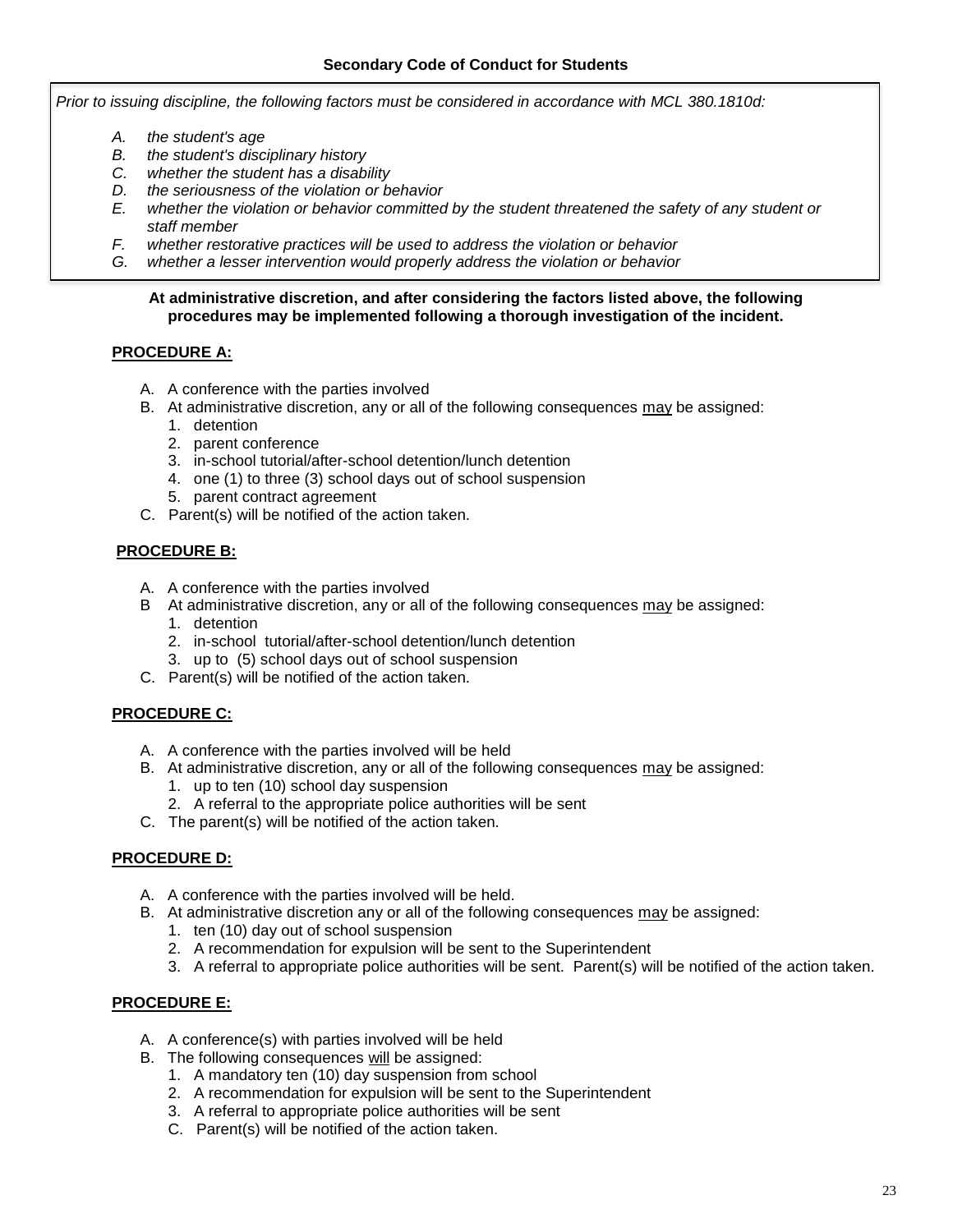#### **DEFINITION OF VIOLATIONS WITH DESIGNATED PROCEDURES**

#### **The Code of Conduct includes, but is not limited to, behavior that takes place in school buildings, at school sporting events, extracurricular activities (i.e. dances) or other places where it may have an impact on the school setting.**

**1. AGGRESSIVE MISBEHAVIOR**: Physical contact or threat of physical contact towards school employees, or other adults working in the building**, with the intention** of doing bodily harm by a student or group of students. This can include written, verbal and electronic communication.

State law mandated Procedure E

**2. ARSON OR ATTEMPTED ARSON**: Starting, or attempting to start, a fire for any purpose.

| <b>First Violation</b>  | Procedure D or E |
|-------------------------|------------------|
| <b>Repeat Violation</b> | Procedure E      |

**3. BOMB THREAT**: Making a written or verbal threat that a bomb has been placed or is about to explode.

First Violation Procedure E

**4. COMMUNICATION DEVICES, POSSESSION OF**: Please refer to building specific pages.

| <b>First Violation</b>  | refer to building specific information |
|-------------------------|----------------------------------------|
| <b>Second Violation</b> | refer to building specific information |

**5. DEFIANCE OF SCHOOL PERSONNEL'S AUTHORITY**: Refusal to comply with reasonable requests of school personnel. This includes "skipping" school. **Any student, who refuses to identify themselves when asked, will receive a three-day suspension.**

| <b>First Violation</b>  | Procedure A or B |
|-------------------------|------------------|
| <b>Repeat Violation</b> | Procedure B or C |

**6. DESTRUCTION/MUTILATION OF SCHOOL PROPERTY ON SCHOOL GROUNDS OR PROPERTIES USED IN A SCHOOL ACTIVITY**: Destroying or mutilating objects not owned by the student. In addition to the consequence listed, the offending student or student's parent/guardian will make restitution and/or repair.

| <b>First Violation</b>  | Procedure B or C |
|-------------------------|------------------|
| <b>Repeat Violation</b> | Procedure D      |

**7. DETENTION VIOLATIONS**: Failure to serve detentions within the prescribed time period

| <b>First Violation</b>  | Procedure A or B |
|-------------------------|------------------|
| <b>Repeat Violation</b> | Procedure B or C |

**8. DISORDERLY CONDUCT**: Any unlawful student assemblage or group act of violence, disruption, vandalism, building seizure, speech or behavior that is instigating, obscene, vulgar, indecent, grossly disrespectful, or which is disruptive to the orderly educational procedure of the school. This includes threats of violence, including through the use of social media. Recording/videoing/posting/sharing/broadcasting a fight will result in a consequence.

First Violation **Procedure B or C** Repeat Violation Procedure C or D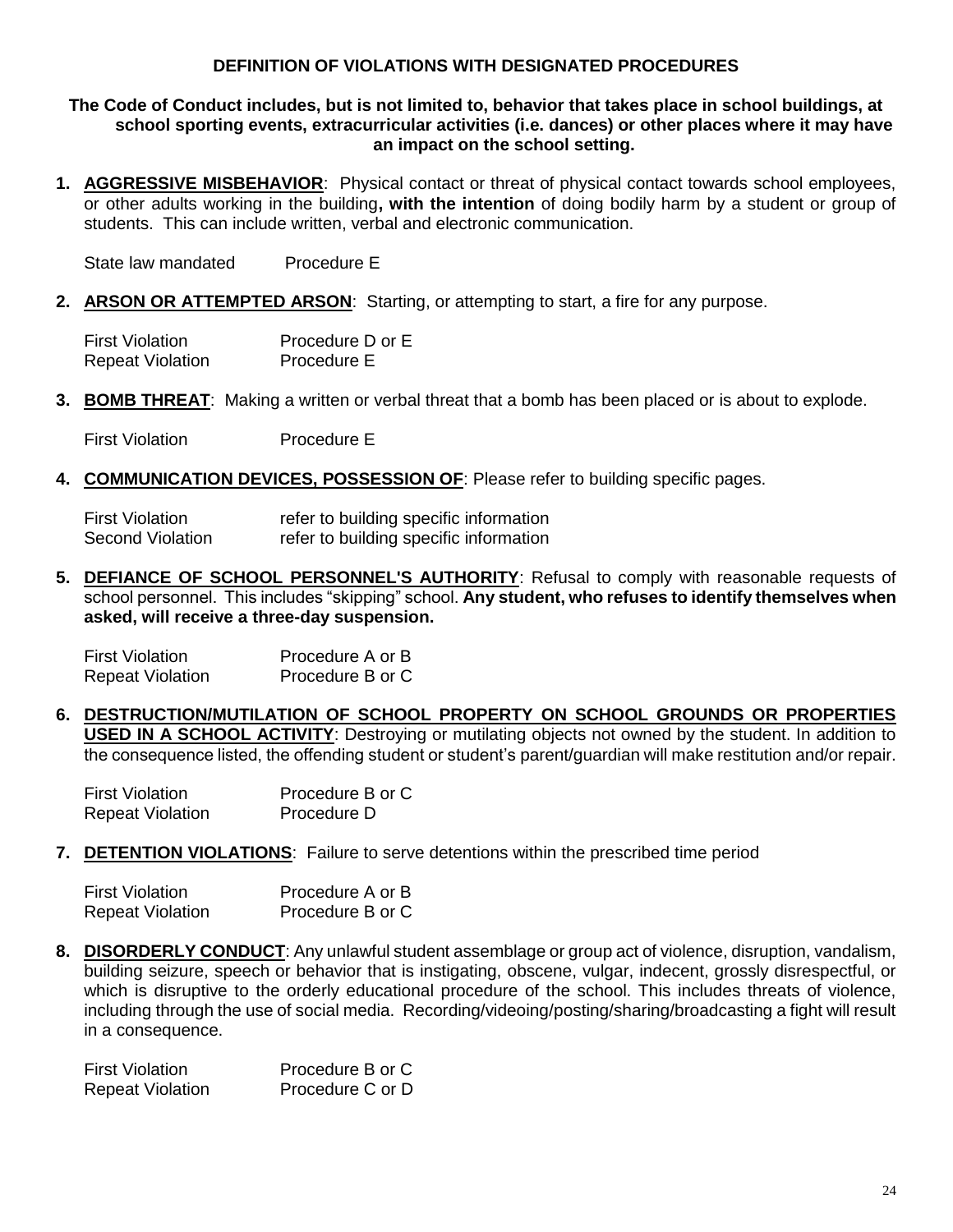**9. DISRUPTIVE ITEMS, POSSESSION OF**: Possession or use of any item that causes a disturbance and/or a potentially dangerous situation. Some examples are laser lights, lighters, firecrackers, smoke bombs, headphones, bullhorns, chains/spikes, toys, vape pen, etc. Any item that would be disruptive to the learning climate and/or create a disturbance or danger would fall into this category. Additionally, Valentine's Day, birthday, or other occasion gifts such as stuffed animals, toys, candy, balloons, etc. would be included in the category, "disruptive items", and are not allowed in school.

| <b>First Violation</b>  | Procedure C or D |
|-------------------------|------------------|
| <b>Repeat Violation</b> | Procedure E      |

- **10. DRESS/STUDENT ATTIRE, VIOLATION OF**: Students whose dress/attire otherwise interrupts the process of learning or is a safety hazard to himself/herself or others shall be referred to the grade principal. Some specific examples of clothing and/or jewelry that are not allowed include:
	- clothing or jewelry that symbolize gang membership, hatred, sexually explicit behavior/standards, alcohol, tobacco, or illegal drugs
	- hats or head coverings (do-rags, scarves, bonnets) unless mandated by religious belief
	- skirts or shorts that are less than mid-thigh in length; including athletic shorts
	- bulky outerwear; for example, coats, quilted jackets worn as outerwear, etc.
	- sunglasses
	- halter tops, muscle shirts, sleeveless jerseys, tank tops with narrower than 2" straps, tube tops, off the shoulder tops, backless tops
	- clothing of a revealing nature such as shirts that show cleavage
	- pants that sag revealing undergarments
	- slippers
	- pajamas
	- crop tops that show midriff when the wearer is standing, walking or sitting
	- visible undergarments
	- see-through or mesh tops
	- bottoms with large holes that expose skin above the knee
	- any other clothing or accessory that is disruptive to the educational atmosphere or classroom (including the odor of prohibited substance)

First Violation Procedure A and the student must change clothing before returning to class or spend the rest of the day in IST.

Repeat Violation Procedure B or C, including a change of clothing before returning to class

#### **11. DRUGS: USE, POSSESSION OR UNDER THE INFLUENCE OF MIND ALTERING DRUGS INCLUDING ALCOHOL AND LOOK-A-LIKE DRUGS OR POSSESSION OF DRUG PARAPHERNALIA ON SCHOOL PROPERTY OR AT A SCHOOL-SPONSORED EVENT AT HOME OR AWAY: Substance abuse is the use**

of a legal or illegal mind-altering substance (including alcohol) that may result in an individual's physical, mental, emotional or social impairment.

First Violation Procedure C or D Repeat Violation Procedure E Violators of the above will be referred for a professional evaluation to an outside agency.

## **12. DRUGS: SALE OR ATTEMPT TO SELL OR DELIVER (TRAFFICKING) OF ANY MIND ALTERING DRUG INCLUDING ALCOHOL, AS WELL AS LOOK-A-LIKE DRUGS**

First Violation **Procedure D** or E Repeat Violation Procedure E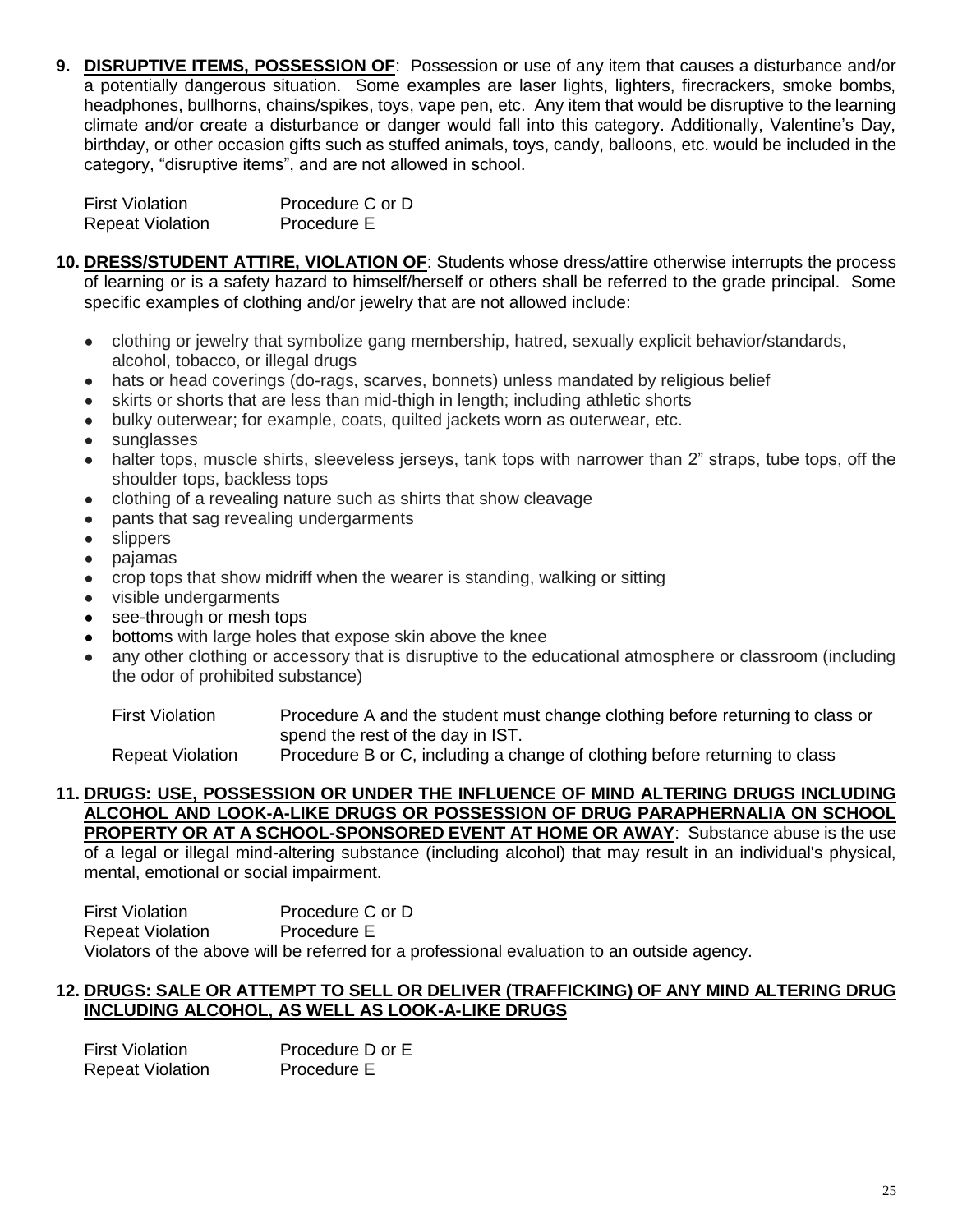**13. EXTORTION**: The solicitation of money or something of value from another student, regardless of the amount, in return for protection or in connection with a threat (implied or actual) to inflict harm.

| <b>First Violation</b>  | Procedure D      |
|-------------------------|------------------|
| <b>Repeat Violation</b> | Procedure D or E |

**14. FALSE FIRE ALARM**: Falsely alerting the fire department or school to a non-existent fire.

| <b>First Violation</b>  | Procedure D |
|-------------------------|-------------|
| <b>Repeat Violation</b> | Procedure E |

**15. FALSIFYING SIGNATURES OR FORGERY**: Writing and/or using the signature or initials of another person or altering a document after a signature.

| <b>First Violation</b>  | Procedure B or C |
|-------------------------|------------------|
| <b>Repeat Violation</b> | Procedure C or D |

**16. FIGHTING AND/OR ASSAULTIVE BEHAVIOR**: Student(s) who willfully engage in physical contact for the purpose of inflicting harm.

| <b>First Violation</b>  | Procedure B or C; parent meeting required. Any student involved in a physical                           |
|-------------------------|---------------------------------------------------------------------------------------------------------|
|                         | altercation (fight) will be referred to the school counselor or social worker for                       |
|                         | conflict resolution.                                                                                    |
| <b>Repeat Violation</b> | Procedure C or D; possible referral to Superintendent/designee for alternate<br>placement or expulsion. |

DEFINED: An assault occurs when a person is physically hit/pushed/tripped, etc., and the victim leaves the scene to seek an adult in charge. A fight occurs when a person is physically hit/pushed/tripped, etc., and retaliates physically rather than seeking assistance. Recording/videoing a fight will result in a consequence.

#### **17. FIREWORKS OR OTHER EXPLOSIVE MATERIAL, POSSESSION AND/OR USE**:

Student(s) using or having in their possession any explosive device that is illegal or dangerous to themselves or to others. This would include something as innocuous as sparklers if used on school property or at a school-sponsored activity.

| <b>First Violation</b>  | Procedure D      |
|-------------------------|------------------|
| <b>Repeat Violation</b> | Procedure D or E |

**18. GAMBLING**: Participating in games of chance for the purpose of exchanging money or other items of value. (poker, dice, betting, etc.).

| <b>First Violation</b>  | Procedure B |
|-------------------------|-------------|
| <b>Repeat Violation</b> | Procedure C |

#### **19. HABITUAL OFFENDER**

Student(s) who have been recipients of disciplinary action for an offense that falls into the category of Procedure C, or D, four (4) or more times in a single school year can, upon the recommendation of the principal, be subject to Procedure E.

**20.INAPPROPRIATE SHOW OF AFFECTION/SEXUAL ACTIVITY**: Public show of affection between students including, embracing, kissing, etc., is inappropriate.

| <b>First Violation</b>  | Warning                                              |
|-------------------------|------------------------------------------------------|
| <b>Repeat Violation</b> | Procedure A or B                                     |
| Sexual activity         | Procedure C, D, or E, depending on the circumstances |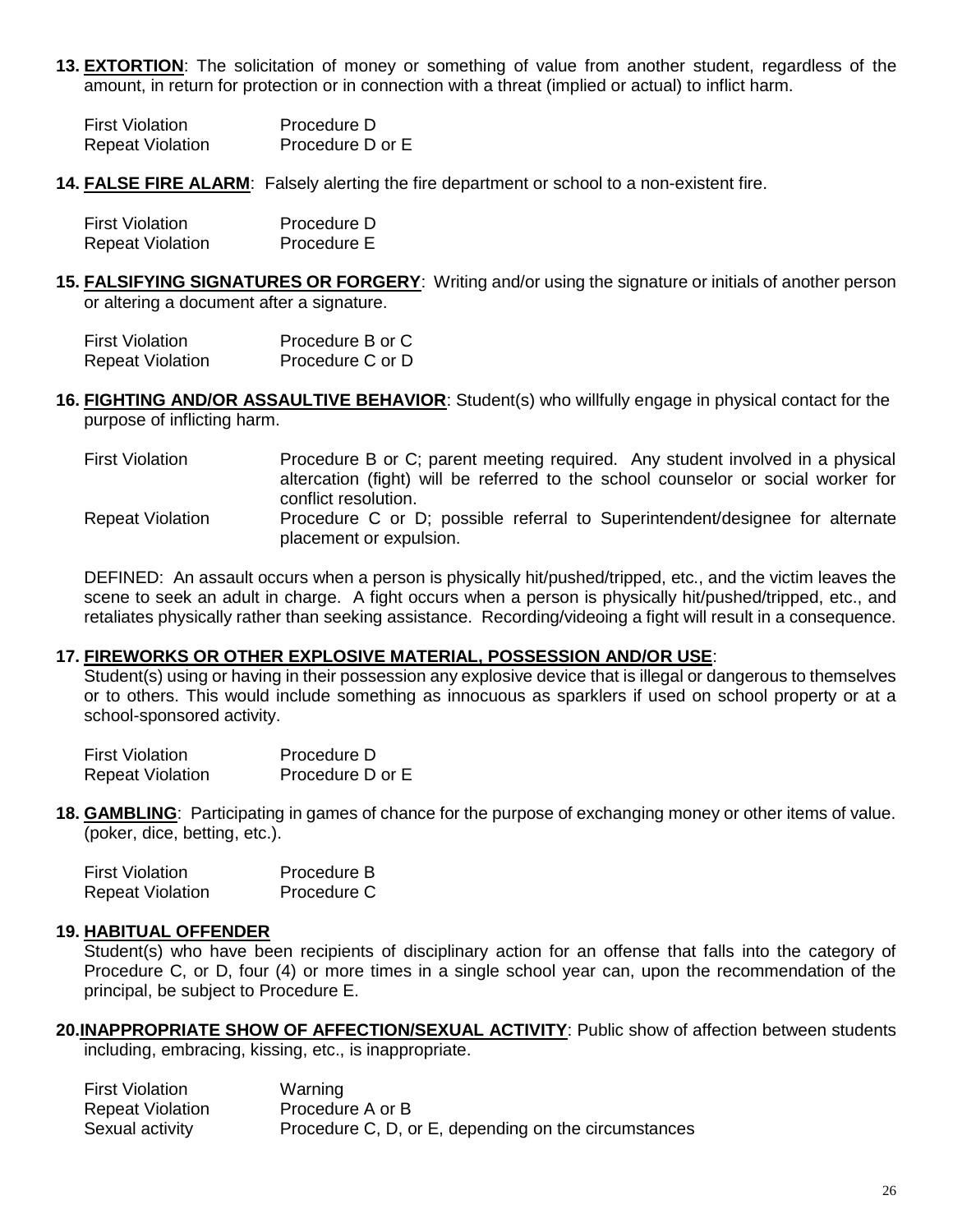**21. INDECENT EXPOSURE**: Wearing clothing that exposes private body parts, or removing clothing to expose parts of the body that would be considered socially inappropriate for public display.

| First Violation         | Procedure C |
|-------------------------|-------------|
| <b>Repeat Violation</b> | Procedure D |

**22. INTIMIDATION OF WITNESS**: Any physical or verbal intimidation of any witness to a school or legal violation.

| <b>First Violation</b>  | Procedure D      |
|-------------------------|------------------|
| <b>Repeat Violation</b> | Procedure D or E |

#### **23. LOITERING ON SCHOOL PROPERTY OR AT SCHOOL-SPONSORED EVENTS**

Being on school grounds or in the school without authority or permission of school personnel. Students may not loiter after school, after dances, or after other events, including athletics. **This would include students who are in shortened programs or suspended**.

| <b>First Violation</b>  | Procedure B |
|-------------------------|-------------|
| <b>Repeat Violation</b> | Procedure C |

#### **24. LOITERING ON PRIVATE PROPERTY ADJACENT TO SCHOOL PROPERTY**

Being on adjacent or nearby, privately owned property without authority or permission of the property owner.

| <b>First Violation</b>  | Procedure B |
|-------------------------|-------------|
| <b>Repeat Violation</b> | Procedure C |

**25. MALICIOUS REMARKS OR AGITATION**: Malicious remarks, sound-a-like words, slurs or agitation directed at individuals because of race, color, religion, national origin, ancestry, age, gender, marital status, sexual orientation, or handicapping condition will not be tolerated. This can include written, verbal and electronic communication.

| <b>First Violation</b>  | Procedure B |
|-------------------------|-------------|
| <b>Repeat Violation</b> | Procedure C |

**26. PROFANITY AND/OR OBSCENE BEHAVIOR**: Use of profanity or obscene behavior including gestures.

| <b>First Violation</b>  | Procedure A or B |
|-------------------------|------------------|
| <b>Repeat Violation</b> | Procedure B or C |

- **27. RADIOS, ETC., IN SCHOOL**: Refer to Item 4, Communication Devices, Possession of.
- **28. SEXUAL HARASSMENT**: Touching or verbally offending an individual in a sexual manner. This may include telling inappropriate jokes or stories as well as spreading rumors and would include anyone who witnessed the behavior as well as the primary victim.

| <b>First Violation</b>  | Procedure C or D |
|-------------------------|------------------|
| <b>Repeat Violation</b> | Procedure D or E |

**29. THEFT**: The possession of stolen property, the taking of property, the conspiring to take property or being an accomplice in the taking of, or hiding, property not belonging to the student.

| <b>First Violation</b>  | Procedure B or C |
|-------------------------|------------------|
| <b>Repeat Violation</b> | Procedure C or D |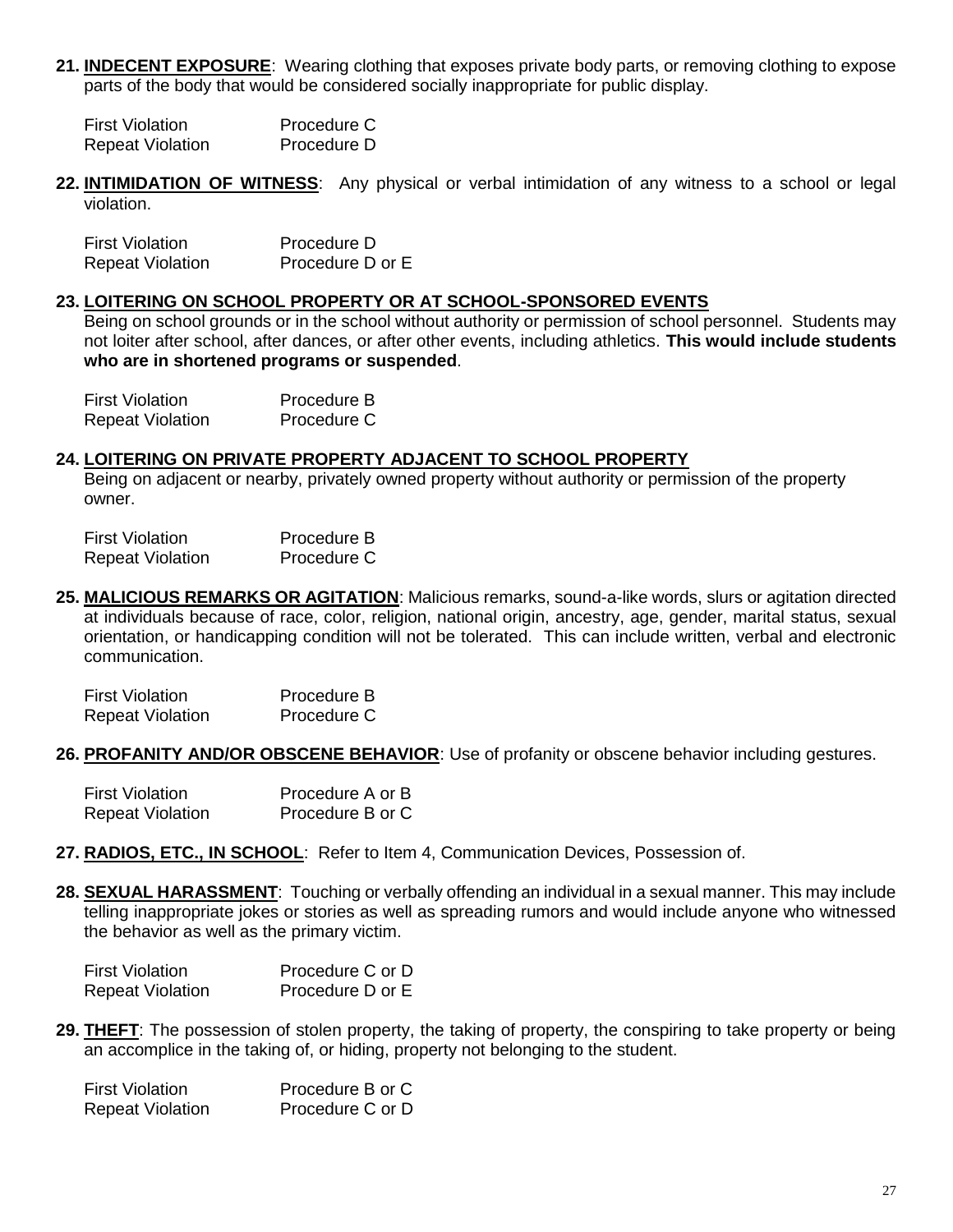**30. TOBACCO, USE OF**: Smoking and other tobacco uses are a danger to a student's health and to the health of others. The school prohibits the sale, distribution, use, or possession of any form of tobacco or electronic cigarettes or similar devices during school time or at any school activity. This prohibition also applies to the use or possession of tobacco product by students in District buildings, on District property (owned or leased), on District buses, and at any District-related event and when going to and from school and at school bus stops. Violations of this rule could result in suspension or expulsion. "Use of tobacco" shall mean all uses of tobacco, including cigars, cigarettes, or pipe tobacco, chewing tobacco, snuff, or any other matter or substance that contains tobacco, in addition to papers used to roll cigarettes. The display of unlighted cigars, cigarettes, pipes, other "smoking" paraphernalia or tobacco products on one's person is also prohibited by this policy. The term "tobacco" includes any product that contains tobacco, is derived from tobacco, contains nicotine, or e-cigarettes and other electronic smoking devices (including but not limited to "JUUL's"), but does not include any cessation product approved by the United States Food and Drug Administration for use as a medical treatment to reduce or eliminate nicotine or tobacco dependence.

| <b>First Violation</b>  | Procedure C |
|-------------------------|-------------|
| <b>Repeat Violation</b> | Procedure D |

**31. WEAPON, POSSESSION OF**: The possession**, or claim of possession**, of any **object or look-a-like object** that could be used to inflict bodily injury to another person. Examples: gun, knife, chain, pipe, air soft guns, etc.

| <b>First Violation</b>  | Procedure D or E |
|-------------------------|------------------|
| <b>Repeat Violation</b> | Procedure E      |

**32. WEAPON, USE OF**: The use of, **or threat to use**, any object that can inflict bodily injury to another person. For example: A student who threatens to bring a weapon to school, or to harm someone with a weapon, even if he/she has no access to a weapon, including those items listed in item 31.

| First Violation         | Procedure D or E |
|-------------------------|------------------|
| <b>Repeat Violation</b> | Procedure E      |

**33. BULLYING**: Bullying of a student at school is strictly prohibited. Bullying, as per Board Policy 5517, is defined as any sustained written, verbal or physical act, or any electronic communication, that is intended or that a reasonable person who know is likely to harm one or more students either directly or indirectly by doing any of the following: a) substantially interfering with educational opportunities, benefits, or programs of one or more students; b) adversely affecting a student's ability to participate in or benefit from the district's educational programs or activities by placing the student in reasonable fear of physical harm or by causing substantial emotional distress; c) having an actual substantial detrimental effect on a student's physical or mental health; or d) causing substantial disruption in, or substantial interference with, the orderly operation of the school.

| First Violation         | Procedure C or D |
|-------------------------|------------------|
| <b>Repeat Violation</b> | Procedure D or E |

**34. GANG RELATED**: Verbal and non-verbal behaviors, actions, clothing, or colors deemed to be gang related by the school administration will not be tolerated. Continued disobedience could result in a referral to the appropriate law enforcement agency. Handshakes or gestures promoting gang affiliation will result in disciplinary action.

| <b>First Violation</b>  | Procedure B and student must change clothes or cease behavior     |
|-------------------------|-------------------------------------------------------------------|
| <b>Repeat Violation</b> | Procedure C - E and student must change clothes or cease behavior |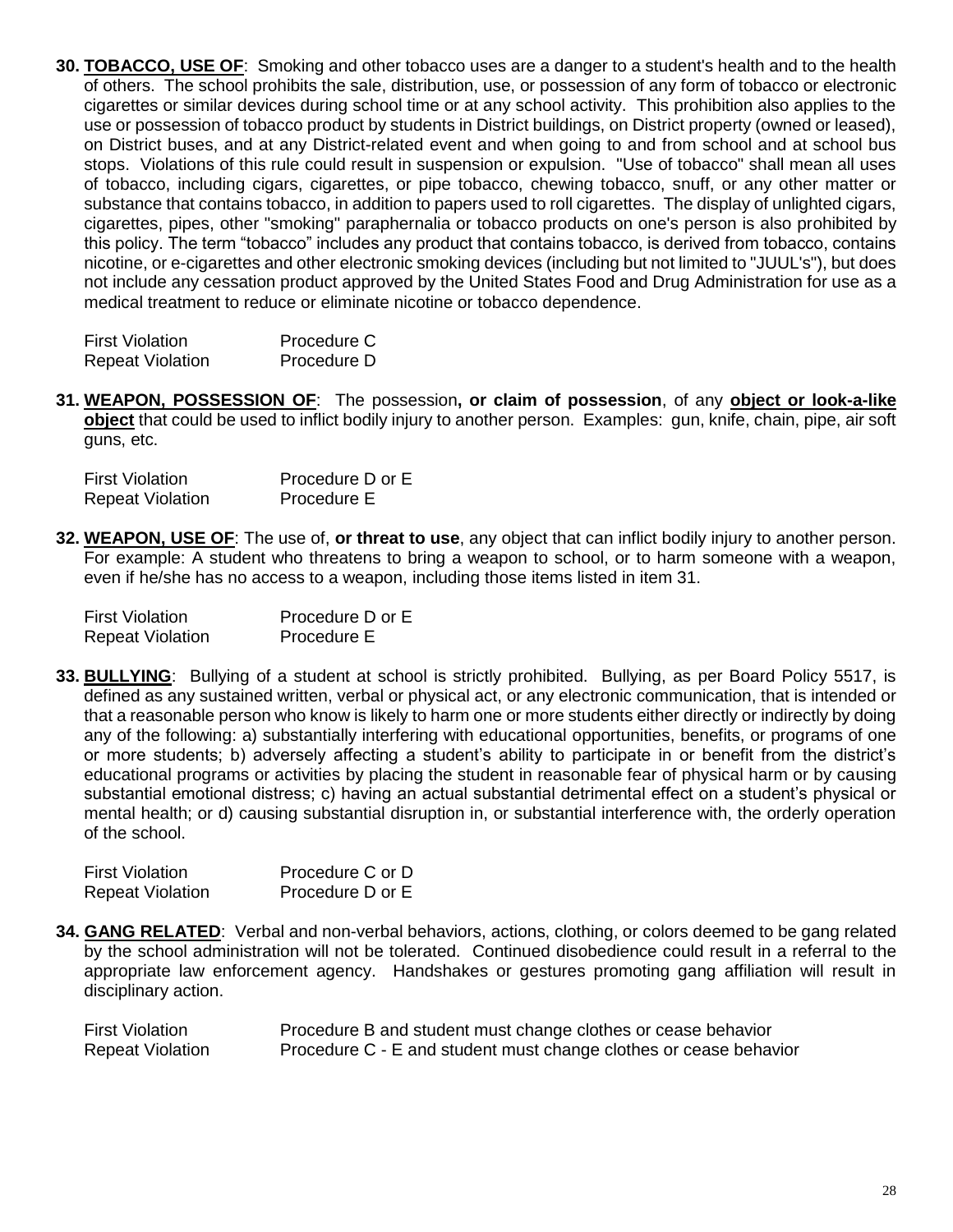#### **Intake**

- 1. All new students meet with the grade principal. The grade principal will interview, orient and schedule the student. Emphasis will be on placing the student in a "like" program from their previous district.
- 2. If the student has an IEP or 504, the principal will immediately involve the teacher consultant or special education administrator for assistance. The student will be given a 30-day placement in a "like" program and an IEP or 504 meeting scheduled.
- 3. If the student is coming from an alternative placement such as a juvenile home, alternative school or has not been in school for some period of time the student will be placed in a "like" program for a 45-day placement. In extreme cases, the district may provide homebound services. A 45-day placement meeting will be scheduled with the grade principal and principal for instruction to discuss the student's individual needs, options and placement. Failure to reach a consensus will result in the Assistant Superintendent of Secondary Curriculum making the final decision.

## **In-District Transfer**

All students are reviewed and monitored by their grade principal for progress. In the event that a student is identified as possibly needing a different program, the following will occur:

- The principal will document the student's progress in academics, attendance and behavior.
- Strategies reviewed that have been implemented.
- Meeting scheduled to discuss appropriate placement and timing of placement. In the event that the group cannot reach consensus, the Assistant Superintendent of Secondary Curriculum will make the final decision.
- Expulsion supersedes all planning. The Board/Superintendent/Designee will make the appropriate placement.
- Unassigned students parental requests will be honored if space is available. All secondary principals should communicate parent choice to ensure that students are not in an assigned placement. If a student is in an assigned program, they must work through their principal.

## **Transition by Grade**

All secondary principals should keep a running record of their students placed in an alternative setting. Prior to the beginning of the school year and at the trimester, a meeting should be convened to discuss progress of students placed in another setting. If it is determined that their placement will change, then a transition plan should be developed. The plan should be based on each child's needs and treated as a 45-day placement. During this period the student should be monitored for progress. Failure should result in a review of the student's placement based on the in-district policy.

#### **Participation in Extra Curricular Activities**

Students attending Fourth Street Learning Center will not participate in athletics or any school sponsored event that is not open to the public.

Students attending Jackson Pathways will be eligible to participate in school sponsored events and athletics provided they meet the eligibility requirements.

#### **Appeal Process**

Appeals will be forwarded to the Superintendent in writing at least three days prior to the event or placement.